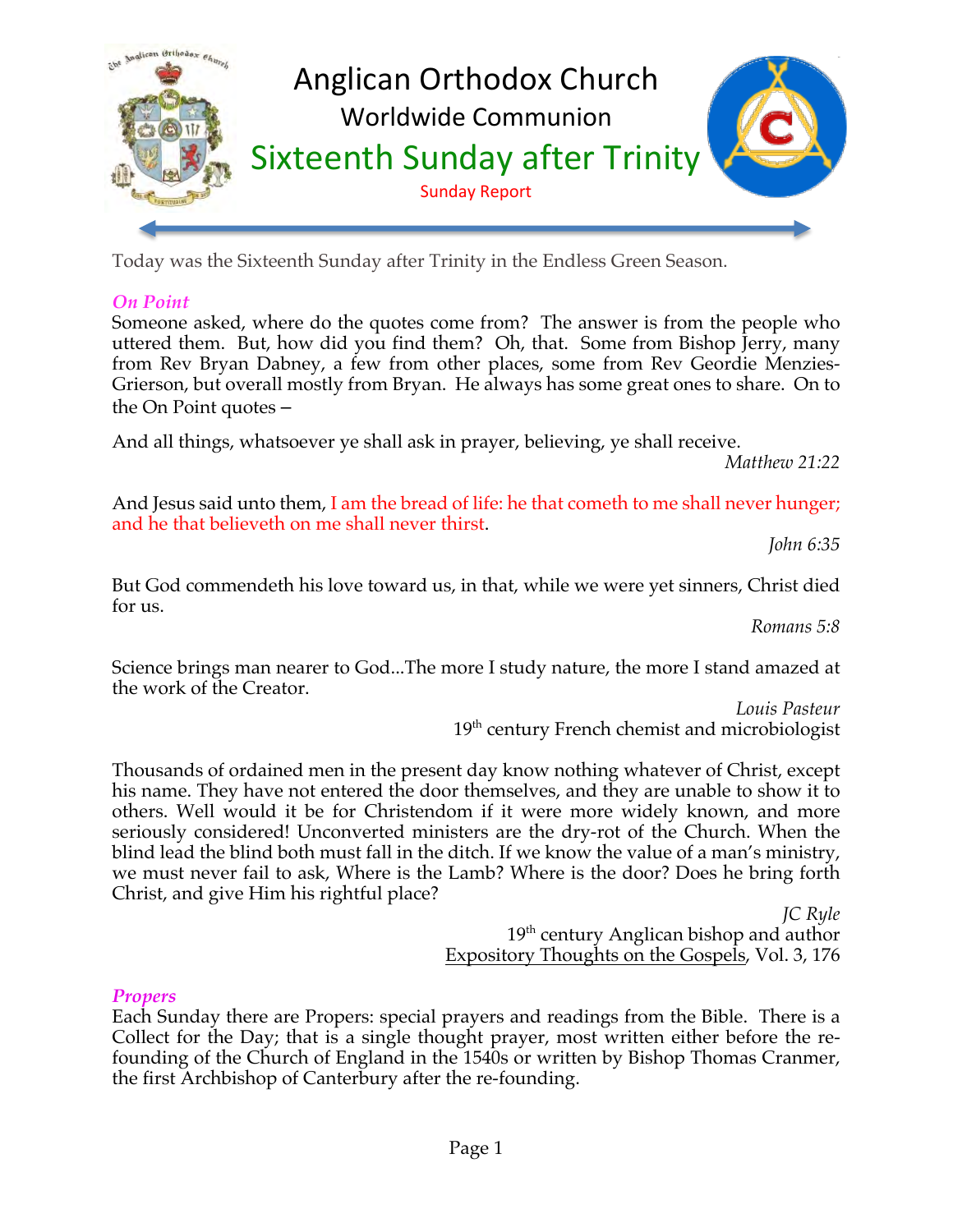The Collect for the Day is to be read on Sunday and during Morning and Evening Prayer until the next Sunday. The Epistle is normally a reading from one of the various Epistles, or letters, in the New Testament. The Gospel is a reading from one of the Holy Gospels, Matthew, Mark, Luke and John. The Collect is said by the minister as a prayer, the Epistle can be read by either a designated reader (as we do in our church) or by one of the ministers and the Holy Gospel, which during the service in our church is read by an ordained minister.

The propers are the same each year, except if a Red Letter Feast, that is one with propers in the prayerbook, falls on a Sunday, then those propers are to be read instead, except in a White Season, where it is put off. Red Letter Feasts, so called because in the Altar Prayerbooks the titles are in red, are special days. Most of the Red Letter Feasts are dedicated to early saints instrumental in the development of the church, others to special events. Some days are particularly special and the Collect for that day is to be used for an octave (eight days) or an entire season, like Advent or Lent.

The Propers for today are found on Page 212-213, with the Collect first:

## The Sixteenth Sunday after Trinity.

*The Collect.*

**LORD**, we beseech thee, let thy continual pity cleanse and defend thy Church; and, because it cannot continue in safety without thy succour, preserve it evermore by thy help and goodness; through Jesus Christ our Lord. *Amen*. **O**

Today's Epistle came from Paul's Letter to the Ephesians, the Third Chapter beginning at the Thirteenth Verse. Paul, writing to the church in Ephesus, prays that the people might "be strengthened with might by his Spirit in the inner man; that Christ may dwell in your hearts by faith; that ye, being rooted and grounded in love, may be able to comprehend with all saints what is the breadth, and length, and depth, and height; and to know the love of Christ, which passeth knowledge, that ye might be filled with all the fullness of God." More simply put, Paul asks that we open our hearts to God and to Christ, that they might work in our hearts the miracle of love.

DESIRE that ye faint not at my tribulations for you, which is your glory. For this cause I bow my knees unto the Father of our Lord Jesus Christ, of whom the whole family in heaven and earth is named, that he would grant you, according to the riches of his glory, to be strengthened with might by his Spirit in the inner man; that Christ may dwell in your hearts by faith; that ye, being rooted and grounded in love, may be able to comprehend with all saints what is the breadth, and length, and depth, and height; and to know the love of Christ, which passeth knowledge, that ye might be filled with all the fullness of God. Now unto him that is able to do exceeding abundantly above all that we ask or think, according to the power that worketh in us, unto him be glory in the church by Christ Jesus throughout all ages, world without end. Amen.  $\prod_{\rm{plo}}$ 

Today's Holy Gospel started in the Seventh Chapter of the Gospel according to St. Luke, beginning at the Eleventh Verse. Jesus was going into the city of Nain with his disciples and many followers. "When he came nigh to the gate of the city, behold, there was a dead man carried out, the only son of his mother, and she was a widow: and much people of the city was with her." In those days, a widow with only one son had little, a widow with no son was in deep trouble. Taking compassion on her and also the opportunity to make His power evident, He came to the bier, and touch it said, "Young man, I say unto thee, Arise." The young man arose and began to speak; whereupon Jesus brought him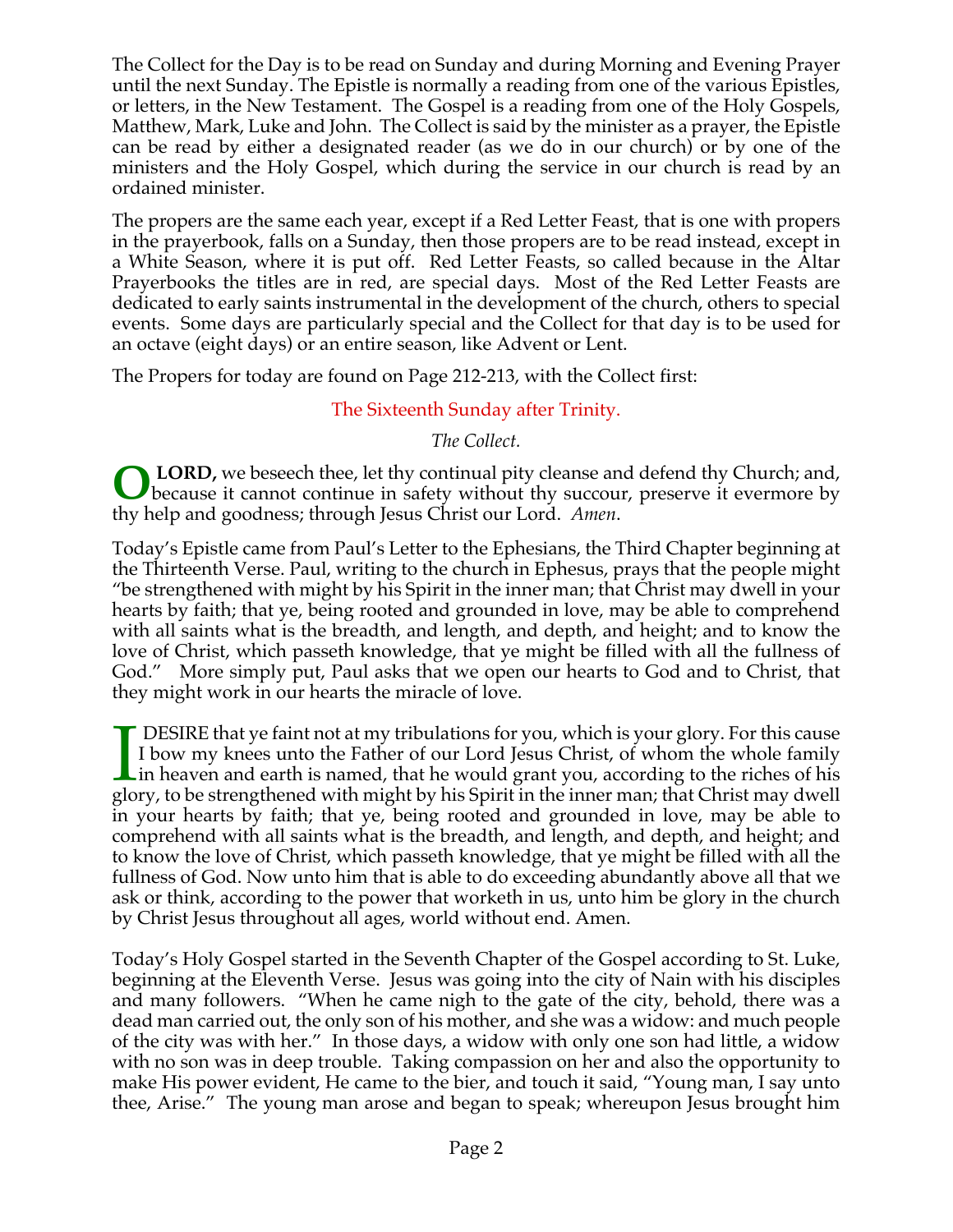to his mother. Not surprisingly, news of this event was spread "forth throughout all Judæa, and throughout all the region round about." Like the young man, we are dead to eternity until we hear the command "… Arise." If we hear and act on that command, we have eternal life, just like the young man, it starts right then!

ND it came to pass the day after, that Jesus went into a city called Nain; and many of his disciples went with him, and much people. Now when he came nigh to the  $\blacktriangle$  gate of the city, behold, there was a dead man carried out, the only son of his ND it came to pass the day after, that Jesus went into a city called Nain; and many of his disciples went with him, and much people. Now when he came nigh to the gate of the city, behold, there was a dead man carried out, Lord saw her, he had compassion on her, and said unto her, Weep not. And he came and touched the bier: and they that bare him stood still. And he said, Young man, I say unto thee, Arise. And he that was dead sat up, and began to speak. And he delivered him to his mother. And there came a fear on all: and they glorified God, saying, That a great prophet is risen up among us; and, That God hath visited his people. And this rumour of him went forth throughout all Judæa, and throughout all the region round about.

## *Bishop Ogles' Sermon*

We are oft fortunate to get copies of Bishop Jerry's sermon notes. Today is one of those Sundays. Today's sermon starts off with the collect, and like always, it will give you a lot to consider in your heart.

### **Sermon Notes**

Sixteenth Sunday after Trinity Saint Andrew's Anglican Orthodox Church 1 October 2017, Anno Domini

## The Sixteenth Sunday after Trinity.

*The Collect.*

**LORD,** we beseech thee, let thy continual pity cleanse and

defend thy Church; and, because it cannot continue in safety without thy succour, preserve it evermore by thy help and goodness; through Jesus Christ our Lord. *Amen*. **O**

**ND** *it came to pass the day after, that he went into a city called Nain; and many of his*  **disciples went with him, and much people.** <sup>12</sup> *Now when he came nigh to the gate of the city, hadded in the intermediate of the city, behold, there was a dead man carried out, the only son of his mother, and she was a widow: and much people of the city was with her. <sup>13</sup> And when the Lord saw her, he had compassion on her, and said unto her, Weep not. <sup>14</sup> And he came and touched the bier: and they that bare him stood still. And he said, Young man, I say unto thee, Arise. <sup>15</sup> And he that was dead sat up, and began to speak. And he delivered him to his mother. <sup>16</sup> And there came a fear on all: and they glorified God, saying, That a great prophet is risen up among us; and, That God hath visited his people. <sup>17</sup> And this rumour of him went forth throughout all Judaea, and throughout all the region round about. <sup>18</sup> And the disciples of John shewed him of all these things*. (Luke 7:11-18)

## **Who are the dead? Who are the living?**

*<sup>11</sup> And it came to pass the day after, that he went into a city called Nain; and many of his disciples went with him, and much people. <sup>12</sup> Now when he came nigh to the gate of the city, behold, there was a dead man carried out, the only son of his mother, and she was a widow: and much people of the city was with her.*

The dead: Those who reject Christ as Lord and Savior. Those who have no forgiveness for their sins…those for whom there has been no redemption for sins. That includes all the world which dwells in utter darkness.

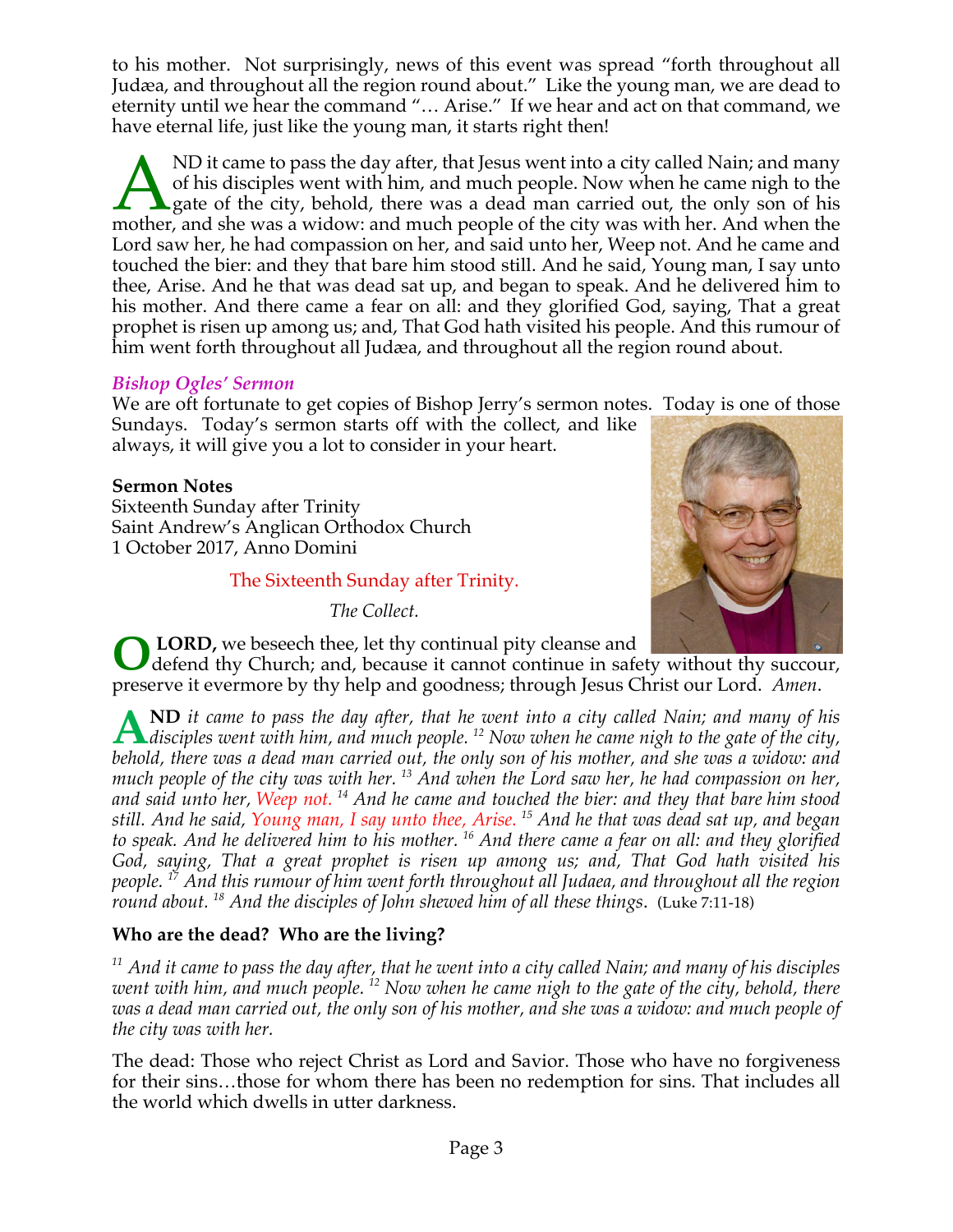The dead hear not. Who stopped their ears? Not God. Not even Satan. They themselves have chosen to be dumb to the reality of God.

This son of the widow is dead, but death cannot exist in the presence of the Fountain of Life.

Jesus knows the importance of a son or daughter to a widow. The boy is all his mother has.

The widow made no audible request of Christ, but Christ knew her abject sorrow and took compassion on her as He always does with those who face calamity.

*<sup>13</sup> And when the Lord saw her, he had compassion on her, and said unto her, Weep not.*

Jesus never desires our sorrow, but our joy in life. He neither wants us to 'fear' or to 'weep'. *Fear not, I am with thee always, even unto the end of the world*. Or "*Hagar, why weepest thou*?"

The desire of Christ is always for our extreme joy in Him. And Christ knows there is no real joy, or life, apart from that which He offers.

He sends no one to Hell. The lost, due to their rejection of Him, send themselves to Hell.

*<sup>14</sup> And he came and touched the bier: and they that bare him stood still.* When God is at work, we had best stand still and see the marvelous works that His hands perform. Stillness is a vanishing quality in a world bent on technology and pragmaticism. As God said to Job in Job 37:14 *Hearken unto this, O Job: stand still, and consider the wondrous works of God.*

Or Psalm 46:10 – *Be still, and know that I am God: I will be exalted among the heathen, I will be exalted in the earth*.

So those who bore the body remained motionless while God worked.

*And he said, Young man, I say unto thee, Arise.*

Though the ears of the Rabbi's maiden were closed in the lock of death, the young girl heard the voice of Christ. Though Lazarus lay long dead in a stone cold tomb, the voice of Christ, his friend, penetrated the bars of death and were heard in newness of life. So with this young man.

*And he that was dead sat up, and began to speak. And he delivered him to his mother.*

*Was* dead! No longer dead because he had heard and responded to the voice of Christ. He sat up and began to speak. Once you have heard the voice of Christ whisper in your ear a personal message, you cannot fail to speak out. You do not keep it a secret.

Have you heard that voice? Has your dead ears responded in life?

When were you dead, and have you been called to life? Have you listened? Did you respond by unashamedly speaking out?

We were ALL dead prior to responding in faith to the grace of Christ. All lost. All dead.

Howe many are righteous?

<sup>10</sup> *As it is written, There is none righteous, no, not one: <sup>11</sup> There is none that understandeth, there is none that seeketh after God. <sup>12</sup> They are all gone out of the way, they are together become unprofitable; there is none that doeth good, no, not one*. (Rom 23:10-12)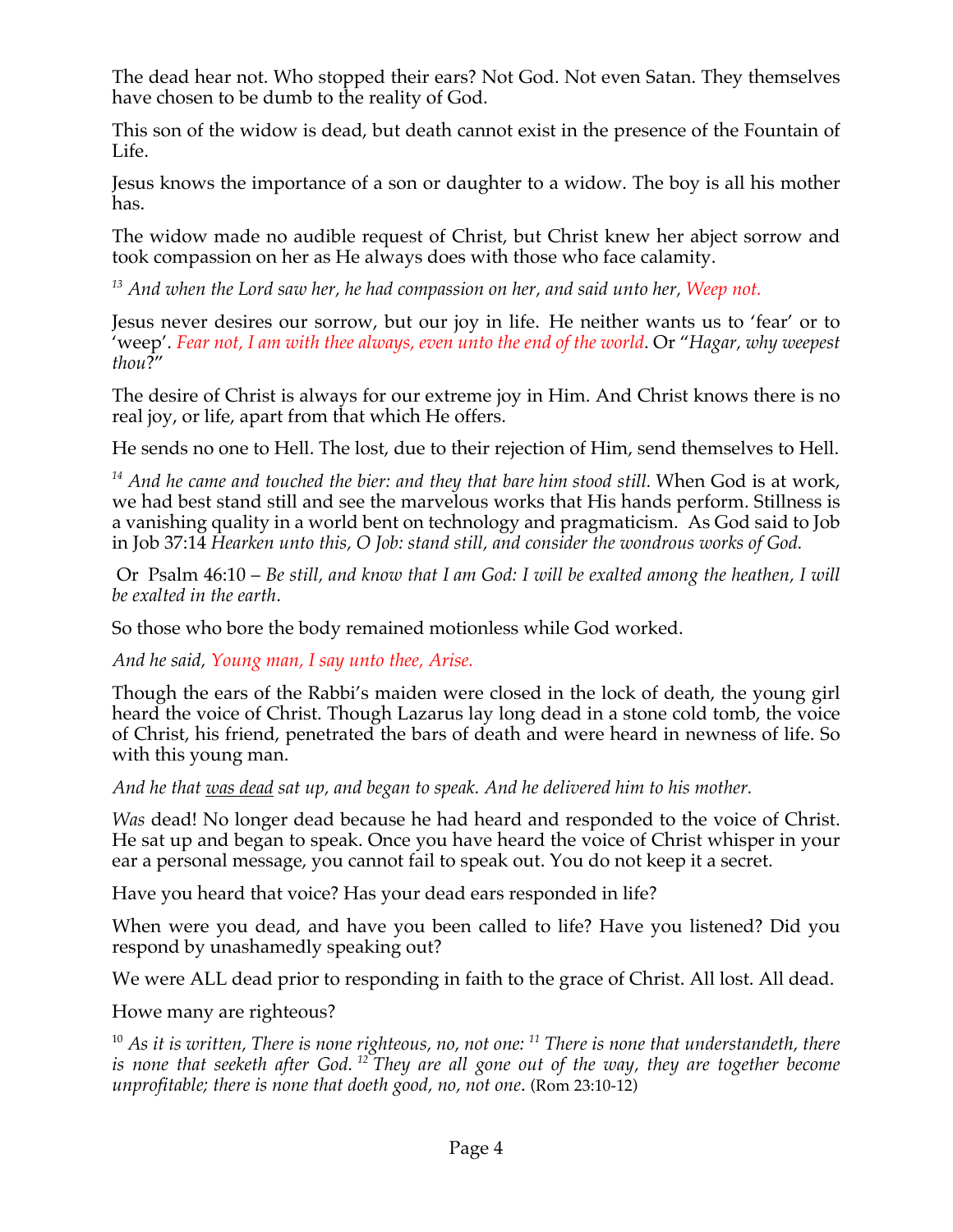ALL? Does that include you and me?

Yes, ALL!

What is the condemnation to those who sin such as you and I have done?

*<sup>20</sup> For when ye were the servants of sin, ye were free from righteousness. <sup>21</sup> What fruit had ye then in those things whereof ye are now ashamed? for the end of those things is death. <sup>22</sup> But now being made free from sin, and become servants to God, ye have your fruit unto holiness, and the end everlasting life. <sup>23</sup> For the wages of sin is death; but the gift of God iseternal life through Jesus Christ our Lord.* (Rom6:20-23)

What remedy is there for all of us who are born under the condemnation of sin?

*<sup>8</sup> But what saith it? The word is nigh thee, even in thy mouth, and in thy heart: that is, the word of faith, which we preach; <sup>9</sup> That if thou shalt confess with thy mouth the Lord Jesus, and shalt believe in thine heart that God hath raised him from the dead, thou shalt be saved. <sup>10</sup> For with the heart man believeth unto righteousness; and with the mouth confession is made unto salvation. <sup>11</sup> For the scripture saith, Whosoever believeth on him shall not be ashamed.* (Rom10:8- 11)

Christ is the great Creator and Giver of Life. Death will not exist in His presence. So we must insure our salvation that we may be present with him.

How?

- 1) Know the wages of sin is death
- 2) Admit we are dreadful sinners and cannot save ourselves through any good works
- 3) Repent of our sins and turn away from the desires of the flesh.
- 4) Receive Christ as you Lord and Savior not simply Savior, but Lord of your life as well.

How many of us present today have taken a 'dry' shower, or a 'dry' swim, or walked in a 'dry' rain?

Is it possible to get into the water, or to come into contact with a fountain of water, and remain dry?

There is a River of Life which makes all alive who bathe therein and drink from its fountain:

<sup>13</sup> *Jesus answered and said unto her, Whosoever drinketh of this water shall thirst again: <sup>14</sup> But whosoever drinketh of the water that I shall give him shall never thirst; but the water that I shall give him shall be in him a well of water springing up into everlasting life.* (John 4:13-14)

When we are IN Christ, all our sins are covered by His blood. When we are IN the River of Life, we are wet with that water of life all over. We are baptized in newness of life.

Your eternal destiny depends upon which choice you make at the crossroads of life – will you be fearful and unbelieving? Or will you partake of the Tree of Life and Fountain of Living Waters?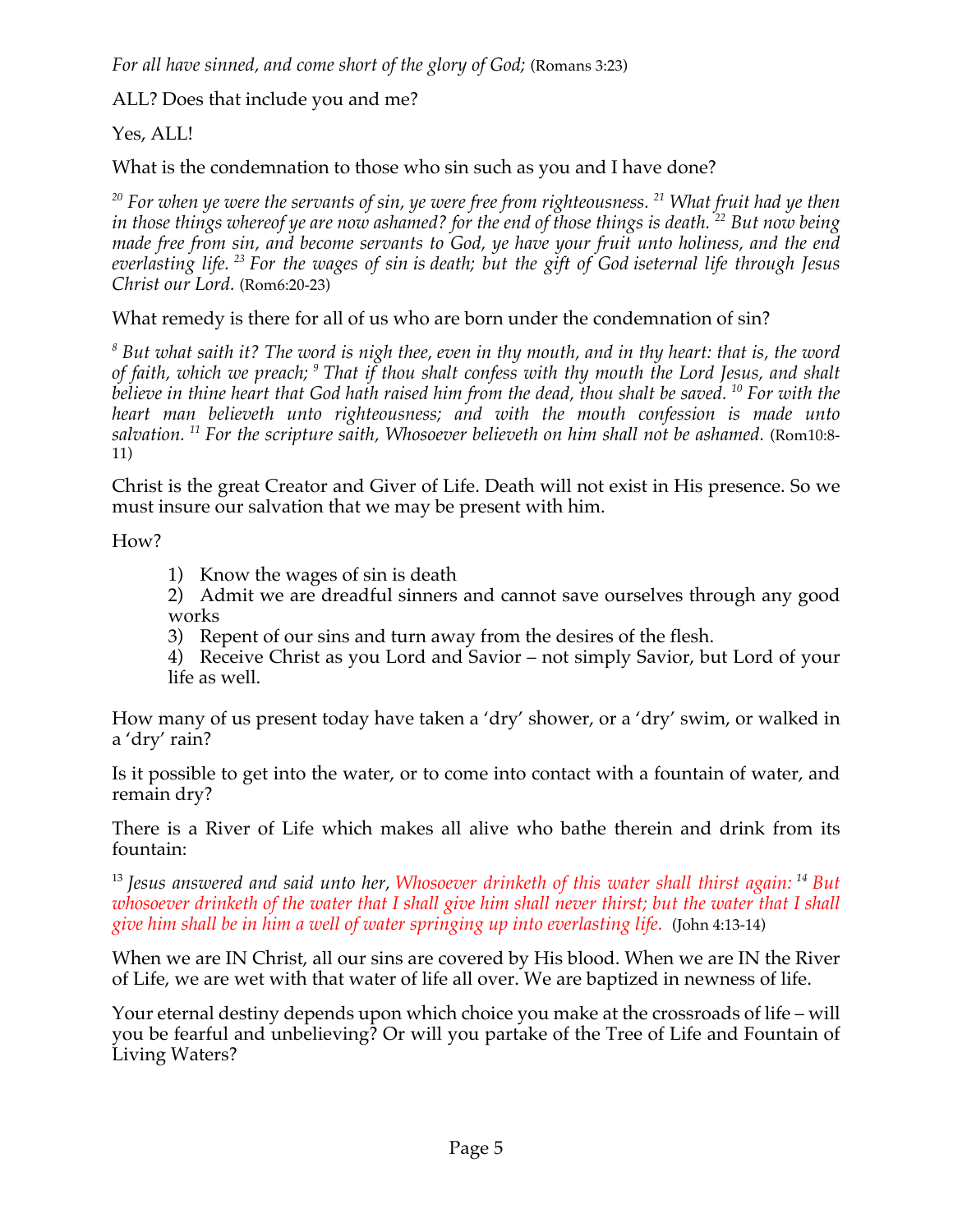<sup>5</sup> *And he that sat upon the throne said, Behold, I make all things new. And he said unto me, Write: for these words are true and faithful. <sup>6</sup> And he said unto me, It is done. I am Alpha and Omega, the beginning and the end. I will give unto him that is athirst of the fountain of the water of life freely. <sup>7</sup> He that overcometh shall inherit all things; and I will be his God, and he shall be my son. <sup>8</sup> But the fearful, and unbelieving, and the abominable, and murderers, and whoremongers, and sorcerers, and idolaters, and all liars, shall have their part in the lake which burneth with fire and brimstone: which is the second death.* (Rev 21:5-8)

Simple decision – *That whosoever believeth in him should not perish, but have eternal life*. (John  $3:15)$ 

Have you, too, believed unto salvation? *For he saith, I have heard thee in a time accepted, and in the day of salvation have I succoured thee: behold, now is the accepted time; behold, now is the day of salvation.* (2 Cor 6:2)

# *Sermon – Reverend Jack Arnold - Time and Action*

*Church of the Faithful Centurion - Descanso, California*

Today's sermon tied the Collect, Epistle and Gospel together and talked, as is oft the case,



of the need for action, not simply diction.

Consider the words of the Collect, "…let thy continual pity cleanse and defend thy Church; and, because it cannot continue in safety without thy succour, preserve it evermore by thy help and goodness …"

When the Collect talks about the church, just like last week, it is not talking about buildings; it is talking about us. Each of us; all of us and together. We need God's help (pity) to keep the group of us together following His Will, for without His Help (Holy Ghost) we are doomed to utter failure. We can see this in the church today. It says that we need his pity to cleanse our church of error and keep it on the straight and narrow. For without the cleansing effect of his pity and help of the Holy Ghost, error creeps

in and corrupts the Church. We can see this today as many churches are leaving the Bible used for over 2,000 years and adopting newfangled translations which mangle His Word. These are not translations of the Bible, nor are they Bibles of the sort. They no longer conform to the Holy Scriptures that Christians have been using for the past two millennia, but are something influenced by man's desires instead of God's desires. When they leave the theology Christ gave to us, they soon find they are on a broad easy path paved with smooth talking New Age pagan theology. The problem is that Heaven is at the end of a hard and narrow uphill trail. The easy downhill trail does not lead to the summit. That seemingly easy way leads to the Pit. The way of the easy to read Bibles with their corrupt non-Received Text manuscripts is not the way to go. They lead downward instead of upward. People think they are the same as the older Received Text manuscript Bibles, but they are wrong. This proves the truth of this collect, that without His help, we are doomed. With His Help, we are set for success for evermore. He offers, do we accept?

That leads us to Saint Paul's point: If we will open our hearts to God, He will send the Holy Ghost to fill our hearts with Love, Courage, Inspiration, Tenacity and Confidence, to mention just a few helpful additions to our portfolio. In short, all of the things that will help our character development. Once the Holy Ghost enters into us, we will know the full dimensions of Christ, the height, width and depth of His love for us, and this fullness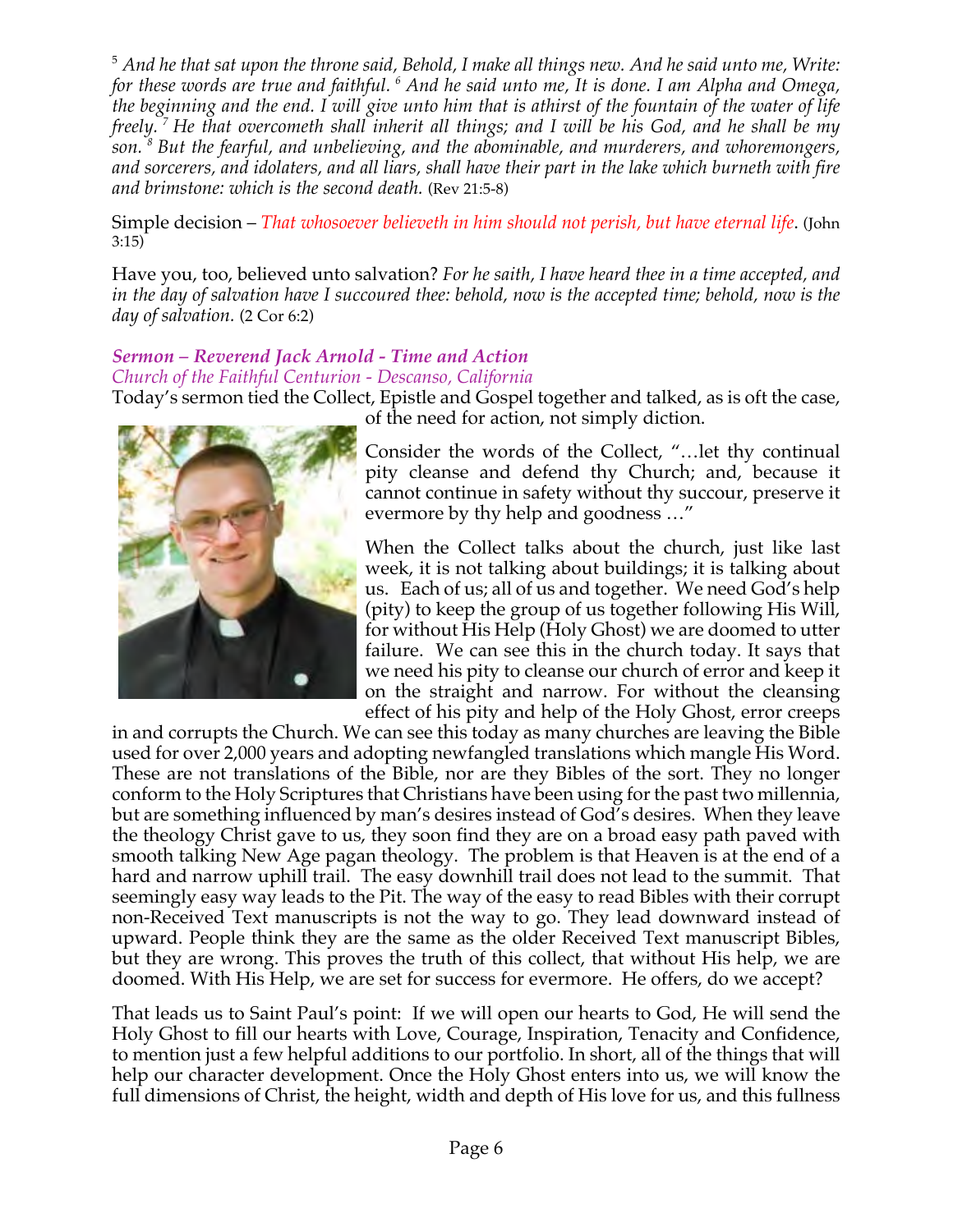will fill us to our content, and we will want to spread that Good News and Love of Him to others. This is what the truly the Good News is all about, His love for us. His love that He died that we might have eternal life, a happier life here and a happier life after our life here. But the key is we have to first open our hearts to God. We cannot have any of these positive characteristics if we do not allow Him in. We have to be humble and realize we cannot get through life without these characteristics, which means we cannot have a good and successful life without His Help.

He offers all of these things for our benefit, so that we will be successful for Him. We have to accept this offer by opening our hearts to Him. One of my favorite cartoon strips *Calvin and Hobbes*, oft has great moral lessons. Calvin's dad so very often reminds Calvin that doing one's duty in the face of adversity builds character. It also strengths the soul building trust in God. If we will open our hearts to Him, our ears will hear the command "... Arise." When we rise, we rise with the confidence of immortals and can conquer any obstacle. We will have died in our old sinful ways and be resurrected like our Lord in a new spirit and a new birth of everlasting freedom. But, without an open heart, our ears will never hear the command directed to our soul, "... Arise." We will be dead to eternity. There are none so deaf as those who will not hear.

Open your heart to our Lord and arise. Arise; go forth with Love, Courage, Inspiration, Tenacity and Confidence to fight the battle our Lord leads us into.

All Jesus asks is that we follow Him. That is all follow Him. But, words mean something. The word follow is very important.

I have heard my dad say many times in the military fighter world the strongest acceptance and recognition of excellence that can be given is, "You lead; I'll follow." For to do so is to put your life in the other's hands. Literally, completely and without question. It is a matter of putting the light on the star and hanging in there. It is said by few to an even smaller number. When you break out of the cloud after an hour of *GE-28 Volt* burning in your retina and see the runway or pop over the ridge after a half hour of dodging trees and triple A and the target is right there in the reticle, or gunsight, it is all okay. Sometimes in between, it does not seem like it will turn out that way. What makes you keep the light on the star is trust. It is also like that in flight training, you have to trust that your flight instructor knows what he is doing to keep you from harming the airplane and that by following his guidance, you will keep both of you from significant harm physically. We have to trust God is like a perfect CFI and if we follow his instructions at the right time, we will keep ourselves from physical and spiritual harm.

We need recognize who has the ability, the power, the perfection in leadership and have that trust to say, "You lead; I'll follow." I believe that is what Jesus expects from us in regard to our entire life. We may get out of position or even go lost wingman on the odd occasion, but he expects us to Our very best to follow His lead and stay in position. Hard to do if your eye is not padlocked on Him.

I might add, as ministers of our Lord, we have a similar responsibility to those who would follow us here on earth. And we have to work even harder, for created by a perfect God, we are imperfect creatures with free will. A problematic combination. We have to strive to do better than most as we are in a position where people will be watching our actions more carefully than other people. We must strive for a correct attitude, heading, stability and predictability in our path so that we can be followed towards that final destination that marks a successful mission. We must always be checking our navigational instruments of the Holy Scriptures and our navigator the Holy Ghost, to ensure that we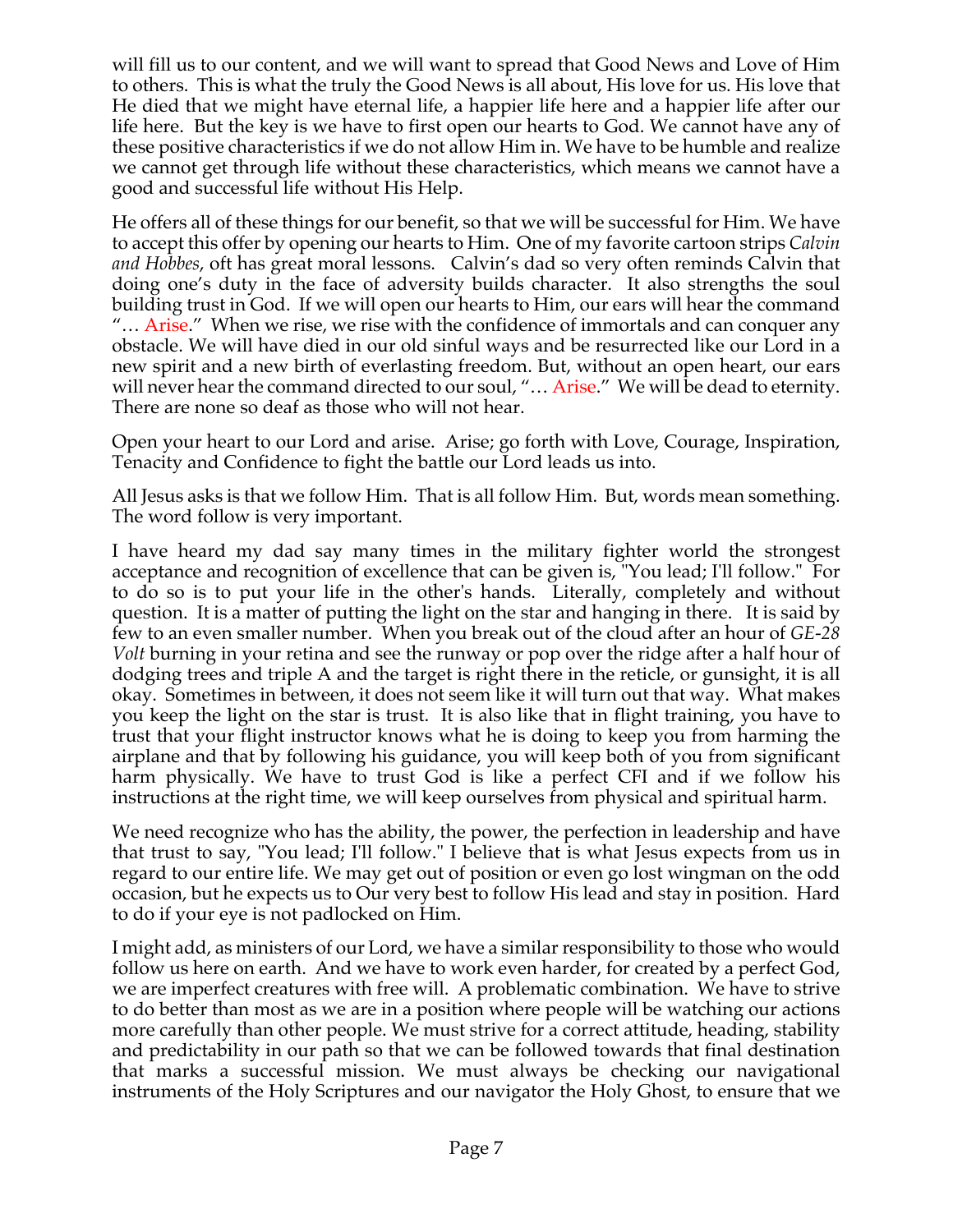are following on the right heading. We have to be willing to do actions for Him to show that we truly do have faith and not just say that we have faith. It is a lot easier to say than do, that is for sure. It is easy to get wrapped up in little words and over analyze each word of Scripture rather than just taking the whole with the faith of a Child and taking the big picture in, rather than a shred of tapestry close in.

When Saint Luke relates the story of the Widow of Nain, it is more than just a simple miracle.

In those days, a widow with only one son had little, a widow with no son was in deep trouble. Jesus took compassion on her and also took the opportunity to make His power evident. He came to the bier, and touched it saying, "Young man, I say unto thee, Arise." The young man arose and began to speak; whereupon Jesus brought him to his mother. Not surprisingly, news of this event was spread "forth throughout all Judæa, and throughout all the region round about." Like the young man, we are dead to eternity until we hear the command "… Arise." If we hear and act on that command, we have eternal life, just like the young man, it starts right then! Eternal life doesn't start when you take your last breath, it starts when you take your first breath! Think through your life like it will be eternity and plan your actions accordingly.

Also, please take note Jesus ACTED. He did not just tell the widow He was sorry, so very sorry; He actually did what He could to help her. He can do more than we can, but we can do more than we do and we can certainly do more than just talk. Words are very nice, but do not mean a whole lot unless they are backed by words.

If we truly have faith, then we will have good actions that will follow with that faith. If we only speak with our lips and do not have good actions, then we do not have any faith. However, if we do truly have faith, then we will speak the right things and do the right things.

Action, not diction, is what counts in the end.

Heaven is at the end of a hard and narrow uphill trail. The easy downhill trail does not lead to the summit.

The time is now, not tomorrow. The time has come, indeed. How will you ACT?

It is by our actions we are known.

# **Be of God - Live of God - Act of God**

### *Bishop Dennis Campbell's Sermon*

Bishop Dennis is a brilliant speaker. He is able to take biblical precepts and make them



perfectly understandable, even to me. Oft he provides the text of his sermons and I take the utmost pleasure in passing them on:

**God Hath Visited His People**

Luke 7:11-17 Sixteenth Sunday after Trinity October 1, 2017

Before we begin to look at the Scriptures for today I ask you to turn to page 212 of the *Prayer Book* and look at the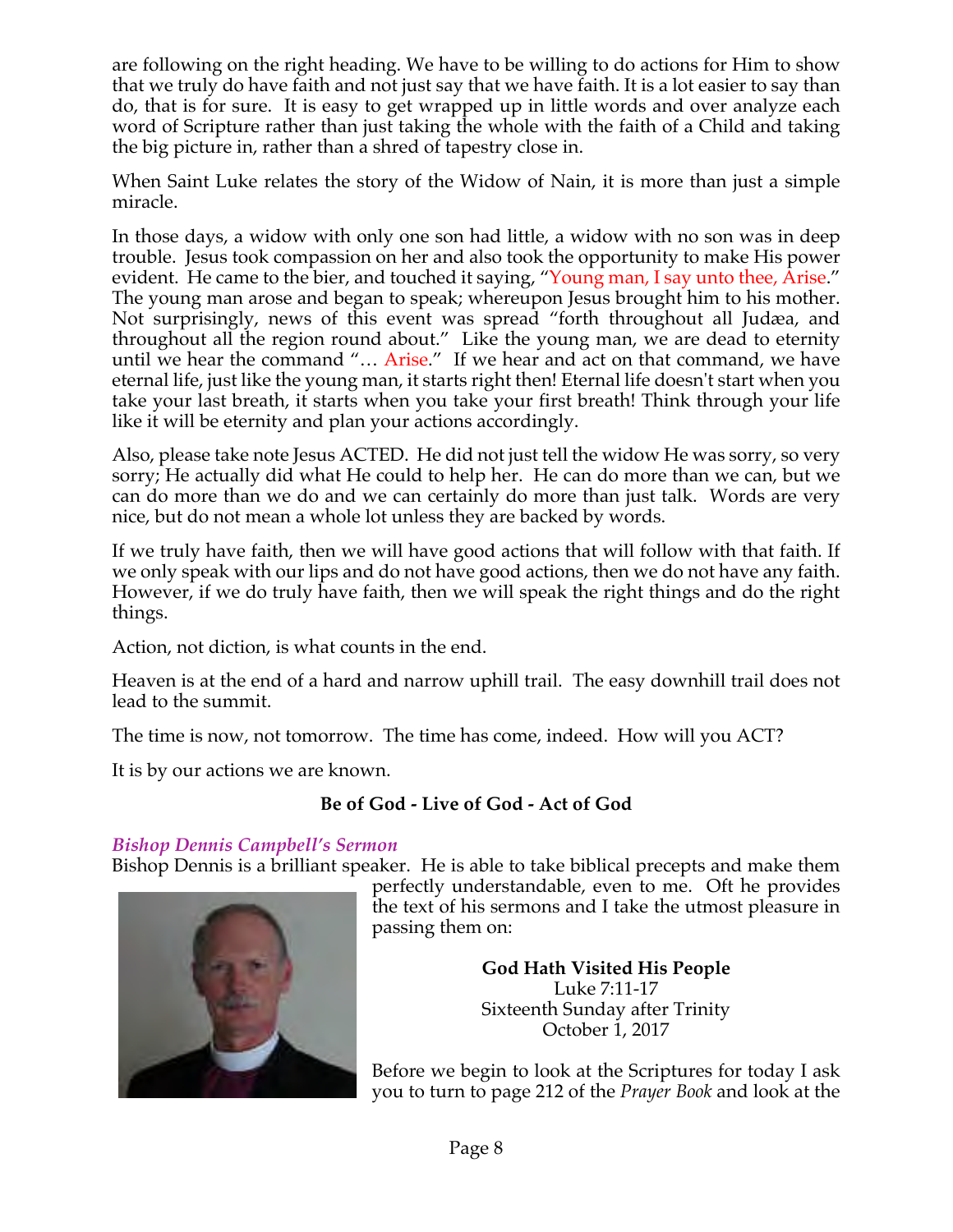Collect for today, the Sixteenth Sunday after Trinity. As Anglicans we follow an annual cycle of prayer, worship, and Scripture reading. This is a practice followed by God's people for many thousands of years, and it is part of our identity as Holy Trinity Anglican Church and as members of the Anglican Orthodox Church. This is a wonderful blessing, for in the cycle of prayer we are guided and instructed in the faith once delivered to the saints. We are not simply left to our own devices to learn the Bible's content and meaning. We are led into the Word in a way that helps us learn its content and its message, and, at the same time, makes it part of the way we think, and respond to life and God. The more you follow our cycle of worship and Scripture, the more you will understand the Bible, and, the more you understand the Bible, the more you will be filled with the fullness of God. This takes some effort and perseverance. Actually, it takes years of hard work and dedication. So, if you seem to be floundering a little, be patient and keep going. The rewards are worth the effort.

Each week of the cycle of prayer begins with Sunday, of course, and assumes the people of God will not forsake the assembly (Heb. 10:25), but will come together to worship God. Each Sunday is assigned Scripture readings and a Collect, which is a prayer that sets forth the doctrine, Scriptural event, or exhortation for that Sunday, and the week that follows. Sometimes the connection between the Collect and the Scriptures is plain and obvious. Sometimes it is less obvious, and today, I think, is one of those less obvious days. So, let's look at the Collect for today. Please listen thoughtfully as I read it aloud.

*The Collect.*

**LORD**, we beseech thee, let thy continual pity cleanse and defend thy Church; and, **O** LORD, we beseech thee, let thy continual pity cleanse and defend thy Church; and, because it cannot continue in safety without thy succour, preserve it evermore by thy help and goodness; through Jesus Christ our Lord. *Amen*.

The point of the Collect, and the Scriptures for this morning, is that God is able and willing to continually cleanse, defend, succour, and preserve His Church by His continual help and goodness. Let me show how this point is made.

First, we are shown that God is **able** to help us. This is shown first in the Epistle, Ephesians 3:13-21. The Apostle Paul, who was the human utensil through whom God gave the Book of Ephesians, tells us God is with him even in his tribulations. Paul's tribulations were many. He lost everything in the service of Christ; he was persecuted, stoned and beaten, shipwrecked, imprisoned, and finally executed for being a Christian. Yet he endured it all with a peaceful heart, writing in Romans 8:18 that the "sufferings of this present time are not worthy to be compared with the glory which shall be revealed in us." He does not promise that God will keep us from the pains and trials of life. He does tell us we can be strengthened by His Spirit in the inner man, that we can have Christ dwelling in our hearts by faith, that we can be rooted and grounded in love, that we can be enabled to understand the great things of the mysteries of God, that we can know the love of Christ, and that we, you and I, sinners that we are, unworthy as we are, can be **filled with all the fullness of God** (Eph. 3:16-19). These are powerful statements. These are staggering words. I think that if we ever felt their full impact it would be like being hit by a train, except the result would not be pain and death, it would be life and joy. Can these things be true? Yes, God is able to do them. He is able to do "exceeding abundantly above all that we ask or think" (Eph 3:20).

The ability of Christ to help us is also shown in the raising of the dead man. There is such a tender encouragement to faith in these verses of Luke's Gospel. We see Christ's compassion on the man and his mother, just as He has compassion on us in our physical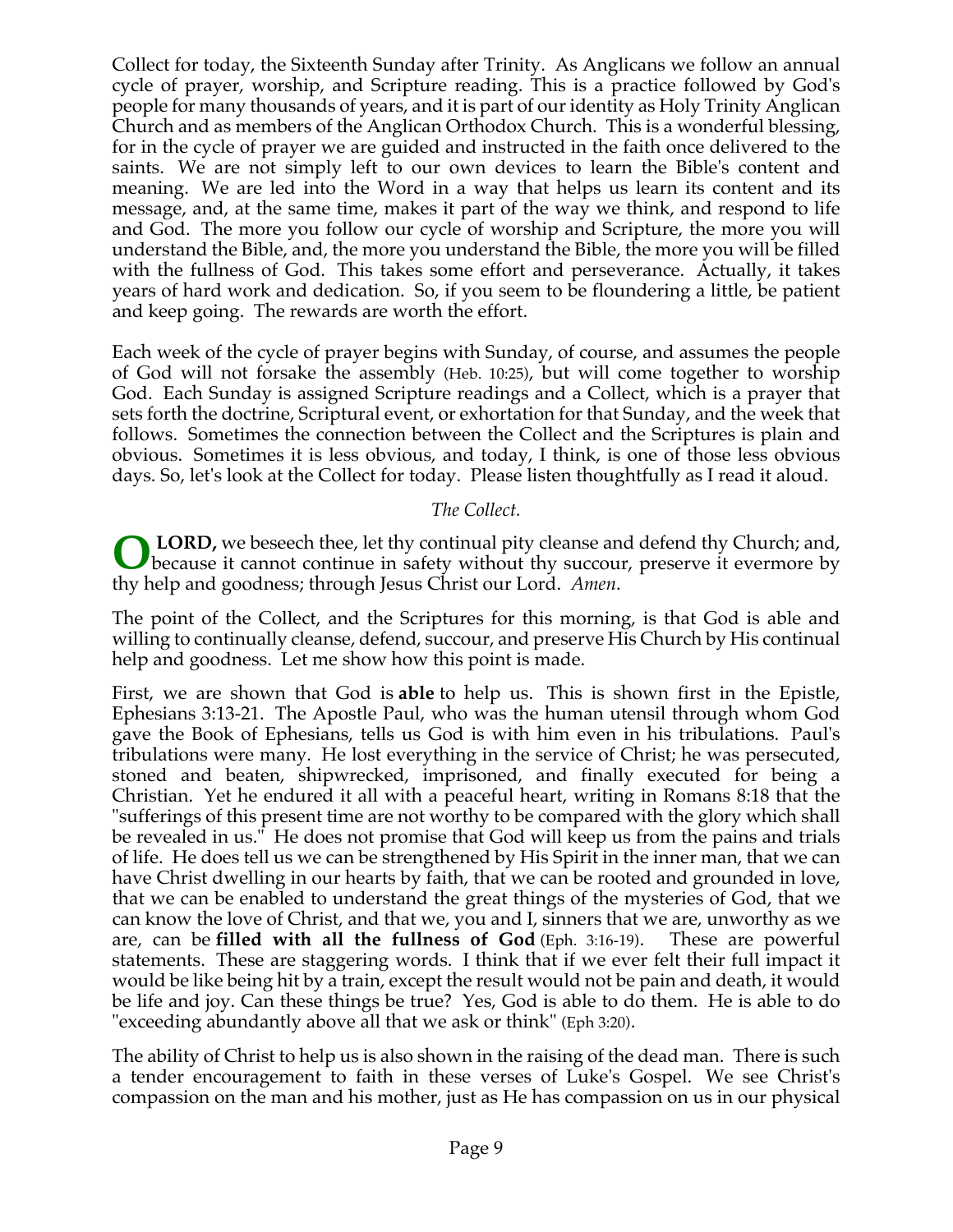and spiritual needs. We see Christ move intentionally to the man, just as He intentionally comes to us in the Incarnation, in His Word, Spirit, and the means of grace. We see Him touch the bier, as He touches our lives with His love and healing. We hear Him speak, "Arise," just as He calls us to arise from our spiritual death in trespasses and sins. And He delivers him to His mother, just as He delivers all who believe and trust in Him to His Father in Heaven forever.

The man had been dead for three days. His flesh was showing signs that he was not sleeping or in a coma. He was dead. Only God can restore life to such a corpse. Thus the people were correct who said, "God hath visited His people" (Lk. 7:16). Surely such a One as this is able to succour and help His people no matter what trials we may face. "Our God whom we serve is able to deliver" (Dan. 3:17).

Second, we are shown that Christ is **willing** to help us. To be **able** to do something is one thing; to be **willing** is something else. Indeed to be able is almost meaningless if one is unwilling. But our Lord is both able and willing to help us. Our reading from Luke's Gospel today was chosen carefully because it shows that Christ is willing. Most people, hearing me say that, will think I am referring to the Lord's compassion and raising of the dead man. Indeed there is great willingness to help seen here. Our Lord was not asked to help this man. No one came to Him to seek His aid. The people probably thought He couldn't help, for, though He had healed many sick, He had not raised anyone from the dead at this point in His ministry. So the people probably never thought of asking Him to raise this man. Jesus took the initiative. Jesus went to the funeral bier. Jesus touched the man. Jesus gave life to the body. He was the initiator. He was proactive. He acted on the basis of His compassion. He is willing.

But something else in the passage also shows the willingness of Christ, and it is what I really want to emphasise today. It is found in the words of the witnesses, "God hath visited His people." To "visit," in this case, means to come with the intention of caring for someone or something. It is to come with the intention of making things right, of helping. It means Christ came into this world to help us. He came primarily to help us spiritually. He came into the world to seek and to save that which was lost. He came to save sinners. He came to give His life as the ransom for our sins. He came to take us back to God. Indeed, God was in Christ reconciling the world unto Himself. But He also came to help us in this world, in all our troubles and needs and sorrows, and joys. "Come unto me... and I will give you rest" is a promise for both this world and the next, and when He exhorted us to consider the lilies wasn't He promising to be with us and care for us in this world?

And so we come to the conclusion, which is simply, seek Him, and trust Him. Seek Him in time of trouble. Ask Him to help you bear your burdens. Ask Him to help you bear your sorrows and problems. Ask Him to make you strong to bear your cross. Ask Him to help you be content in whatever circumstances He places you. Ask Him to help you believe that all things work together for good to those who love Him. Run to Him and seek His help. "Seek and ye shall find."

And then, trust Him. I think trust is the real message I am trying to get across today. It is the message of the Scripture texts and it is the message of the Collect. Why would we ask God would help and succour us if we do not trust Him to actually do it? Why would the Bible tell us of a willing and able Saviour if it does not mean for us to trust in Him? Dearly beloved, I beseech you, seek and trust His help. Truly pray with me,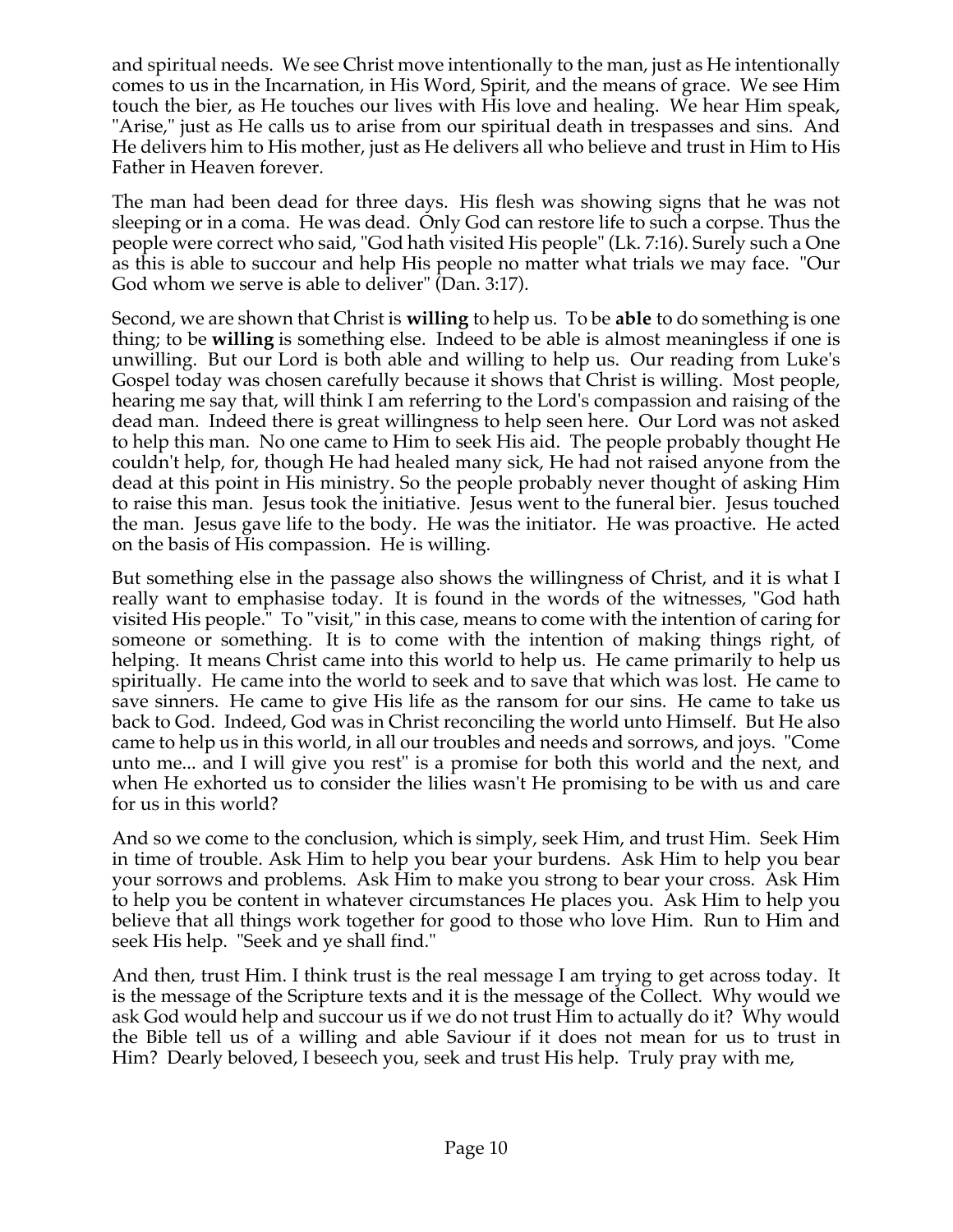**LORD,** we beseech thee, let thy continual pity cleanse and defend thy Church; and, because it cannot continue in safety without thy succour, preserve it evermore by thy help and goodness; through Jesus Christ our Lord. *Amen*. **O**

The Christian faith is either revealed truth from God, or it is just one of many made up stories that we can identify with or not as we choose. Christian morality is either God's law binding upon all people

-- +Dennis Campbell Bishop, Anglican Orthodox Church Diocese of Virginia Rector, Holy Trinity Anglican Orthodox Church Powhatan, Virginia www.HolyTrinityAnglicanOrthodoxChurch.org www.lifeinthescriptures.blogspot.com

## *Rev Bryan Dabney of Saint John's Sunday Sermon*

We are fortunate to have Bryan's Sunday Sermon. If you want people to come to The Truth, you have to speak the truth, espouse the truth and live

the truth. This is really a good piece and I commend it to your careful reading.

## **Sixteenth Sunday after Trinity**

In his letter to the church at Ephesus, the apostle Paul penned an uplifting affirmation: *Now unto him that is able to do exceeding abundantly above all that we ask or think, according to the power that worketh in us, unto him be glory in the church by Christ Jesus throughout all ages, world without end. Amen* (3:20- 21). In his commentary on this epistle, the Rev. Matthew Henry observed,



"There is an inexhaustible fullness of grace and mercy in God which the prayers of all the saints can never draw dry. Whatever we may ask or think, still God is able to do more, abundantly more. We should encourage our faith by a consideration of his all-sufficiency and almighty power." And in a similar fashion, Pastor Charles H. Spurgeon stated the following: "What a serene and quiet life might you lead if you would leave providing to the God of providence!"

When we pray give us this day our daily bread in the Lord's Prayer, we are asking God to provide for our sustenance at this time. Count and consider if you will the occasions where our gracious and loving God has opened his hand to us in ways which often were more than we needed? And how many times have we taken his gifts for granted? Witness the words of our Lord in St. Matthew's gospel account wherein he called upon all to, *seek ye first the kingdom of God and his righteousness and all these things shall be added unto you* (6:25-34). Having an established daily prayer life opens the door to more blessings than we can imagine. As one church billboard read: "God answers knee-mail." To paraphrase an older hymn, "God showers us with blessings."

Rev EM Bounds wrote extensively on the efficacious nature of prayer. He once noted that, "...prayer brings to us the blessings which we need, and which only God can give, and which prayer can alone convey to us... God's only condition and limitation of prayer is found in the character of the one who prays. The measure of our faith and praying is the measure of his giving" (On Prayer, p. 206). With that in mind, let us consider a few examples of answered prayers as found within the pages of Scripture.

An anxious Jacob, after leaving the lands of Laban his father-in-law, returned home to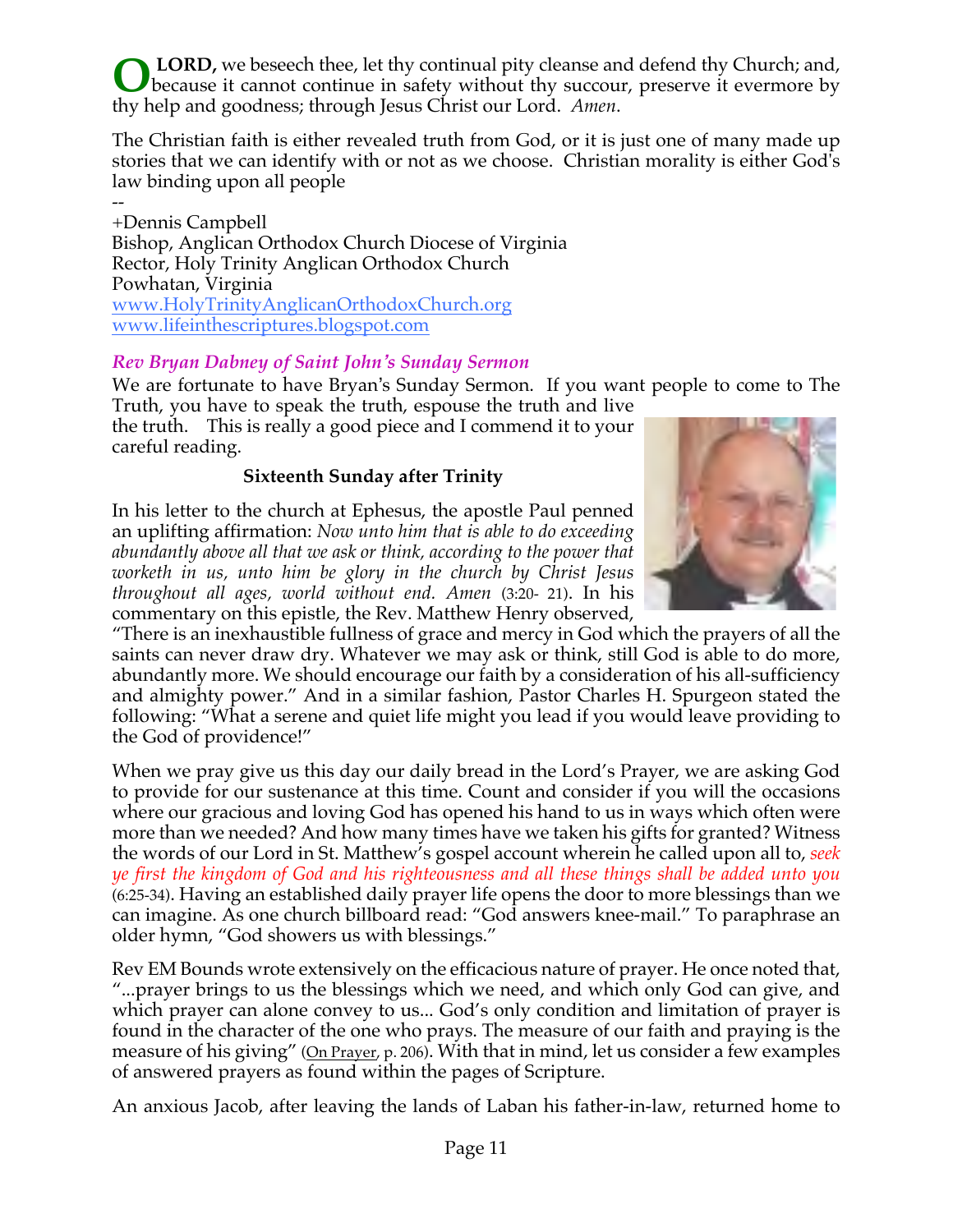the land of Canaan only to learn that his elder brother, Esau was headed his way with a large body of armed men. Along the way, he pleaded with God concerning his reunion with his estranged brother. God more than satisfied his need for security when his brother came and greeted him with a loving embrace (Genesis 32:9-12).

Hannah, the future mother of Samuel, poured out her soul unto the LORD in the tabernacle only to have the high priest rebuke her for being drunk. But when he heard the particulars of her prayer, he blessed her and sent her home. Hannah did receive from the LORD a son whom she dedicated to the LORD as she had promised and, in turn, God gave her five other children which she had not asked (I Samuel 1:9-18).

Nehemiah prayed in sorrow for God to restore the city of Jerusalem. In his capacity as a high Persian official he could hardly imagined that his lord would permit him to journey from his court and restore the city of his ancestors. But that is exactly what Artaxerxes did. God can turn the heart of even the most obstinate person if such be necessary to assist his own (1:4-11).

Daniel prayed daily in the face of being an outlaw against Darius the king and was thrown by his enemies into the lions' den. Nevertheless, God heard Daniel's prayer and preserved him. He eventually gave to the prophet his assurance by means of an angel that Daniel would receive an even better reward at the end of days (1:4-11; 12:13).

Finally, there was Paul himself. After meeting our Lord on the road to Damascus, the apostle prayed and received not only the return of his sight, but he received the gift of God's abundant grace which opened the way for him to advance the cause of Christ in his day. Such assurance was on his mind when he wrote to the youthful Timothy, *Henceforth there is laid up for me a crown of righteousness, which the Lord, the righteous judge,* shall give me at that day: and not to me only, but unto all them also that love his appearing (St. Timothy 4:8).

As faithful Christians, we understand God actually listens to our petitions and will, in his own time, answer them has he sees fit. That is where our patient acceptance of his will comes into play. We must learn to wait on him. But we also understand that he may not give us what we asked for and that for reasons which he will eventually make known to us. God is like that. He may close a door on an activity, or a relationship, only to open another which will be far and away better for us. That is why we must trust him with not only our prayer requests, but with his answer to those requests. He may not give us what we want, but he will give us what we need most.

In many churches today, the desire for material gain has crowded out the notion of patient acceptance of God's will as they have substituted the false gospel of prosperity for the gospel of Grace. This "new" understanding of God's word runs counter to the sound bible teaching that not every person is spiritually equipped to handle such gifts. They believe if you have enough faith to ask, God will grant your specific prayer request of wealth, health and prosperity.

But that is not how God responds to our prayers. He does not answer them because we frame the words to say or even half-heartedly believe them to be necessary. No, God gives his gifts both spiritual and material to those who, in his mind, can handle them. He is selective based upon his standards and not ours. Because God did not give you a material gift does not mean that he does not love you, or that you are not in good standing with him as a Christian. Trusting God with our needs does not translate into "showers of cash upon us." We might enjoy such a gift, but how might it be used by most people? They would waste it on things and not on what was truly needed. Just reflect on the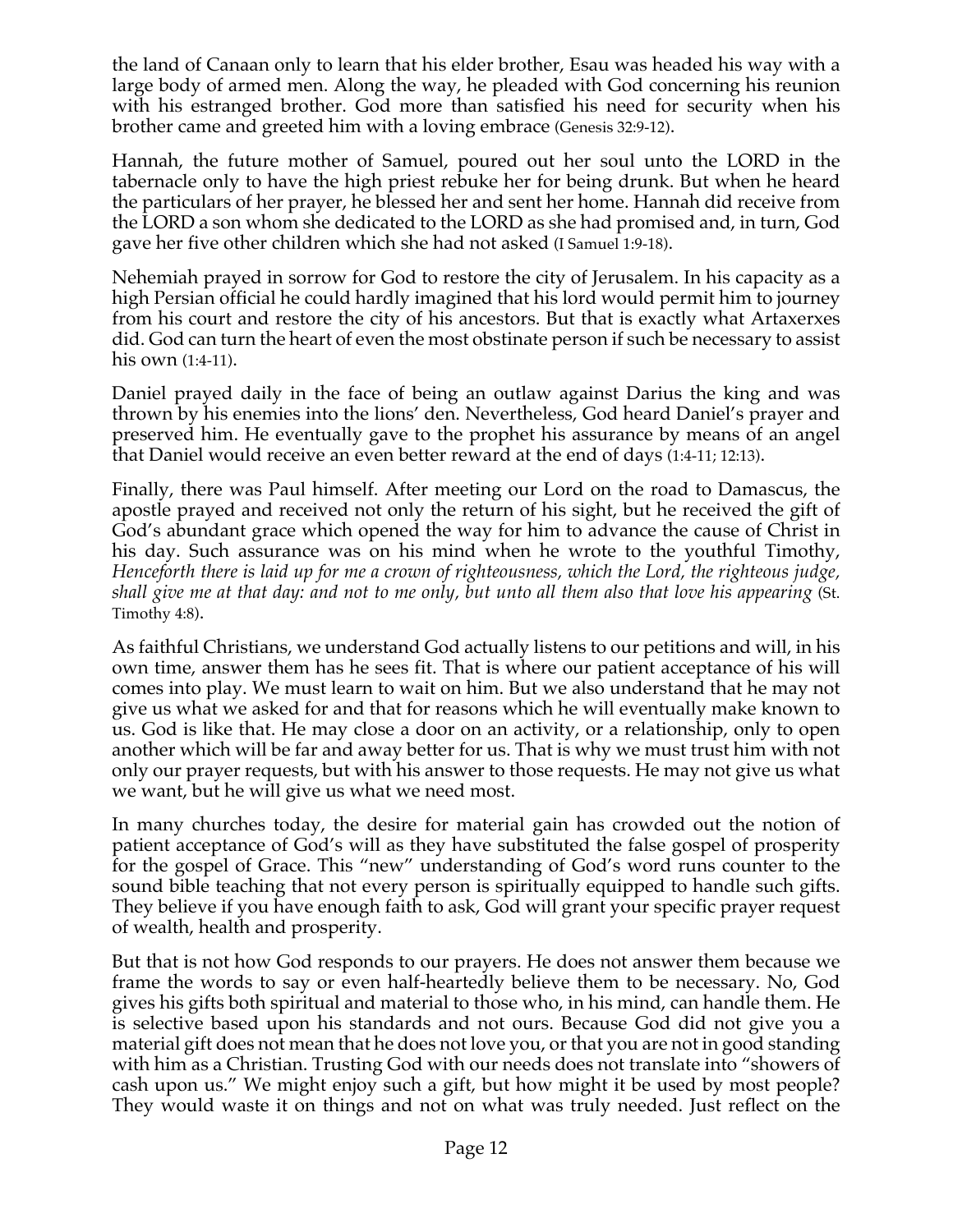experiences of lottery and gambling winners. As they say, "Easy come, easy go."

In closing, let us consider one final example: the widow of Nain from today's gospel (Luke 7:11-15). She was in mourning for her dead son and only child. What a loss she had just experienced. She was likely pouring out her heart to God the Father when God the Son came and restored to her that which she had lost. Now that is answered prayer! What a gift she was given from him who hears us and who desires our good. Jesus Christ is the ultimate in gifts which God could have given us. Our Lord shed his blood so that all who are born again of his Spirit might be saved. Such a gift is beyond estimation. And God has given that gift to us because we believe on the name of his only begotten Son.

My prayer for each of you is found in St. Paul's letter to the Ephesians, *That [God] would* grant you, according to the riches of his glory, to be strengthened with might by his Spirit in the *inner man; that Christ may dwell in your hearts by faith; that ye, being rooted and grounded in love, may be able to comprehend with all saints what is the breadth, and length, and depth and height; and to know the love of Christ, which passeth knowledge, that ye might be filled with all the fullness of God* (3:16-19).

Let us pray,

**ATHER**, fill us with thy most blessed Spirit, that we would only ask of thee that which **is expedient for us, and then trust that you will answer our prayers in consideration**<br> **F** is expedient for us, and then trust that you will answer our prayers in consideration of the same; for this we ask in the name of our Intercessor, Jesus Christ our Lord. Amen.

Have a blessed week, Bryan+

# *People in our Prayers* - http://faithfulcenturionprayerteam.blogspot.com/

## **Why? Prayer is an extremely important activity.**

It is not that God knows not our needs, for He surely does. Yet, Jesus commanded us to ask God for those same needs. In addition to the obvious of asking God for help, offering thanksgiving and the like, prayer helps us focus our thoughts on how we might do God's work.

The Prayer Team of the Anglican Orthodox Church was established to help our members and fellow Christians pray for those in need and to give thanks as well for the blessings we have been granted.

### **Who can be on the list? Do I have to be a member of the Anglican Orthodox Church to be prayed for?**

No! The only qualification to be on the list is that you want our prayer team to pray for you. We are Christians and are happy to pray for you, no matter who you are. If you want help from God, you are our kind of people.

## **What is the commitment from the prayer team?**

Each member of the team will pray for the desired outcome at last once per day.

## **How do I get myself or someone else on the prayer list?**

You can email one of the prayer team leaders: Jack - jack@faithfulcenturion.org or Dru dru@ faithfulcenturion.org, or call the office at (619) 659-3608 or fill out a prayer card at your church.

## **What should I ask for?**

Depends on what you want. Some people merely want God to be asked to heal their ills and be mentioned by their first name, others want a specific outcome and / or have more of their personal information known to the team. Ask for what you want. It is your desire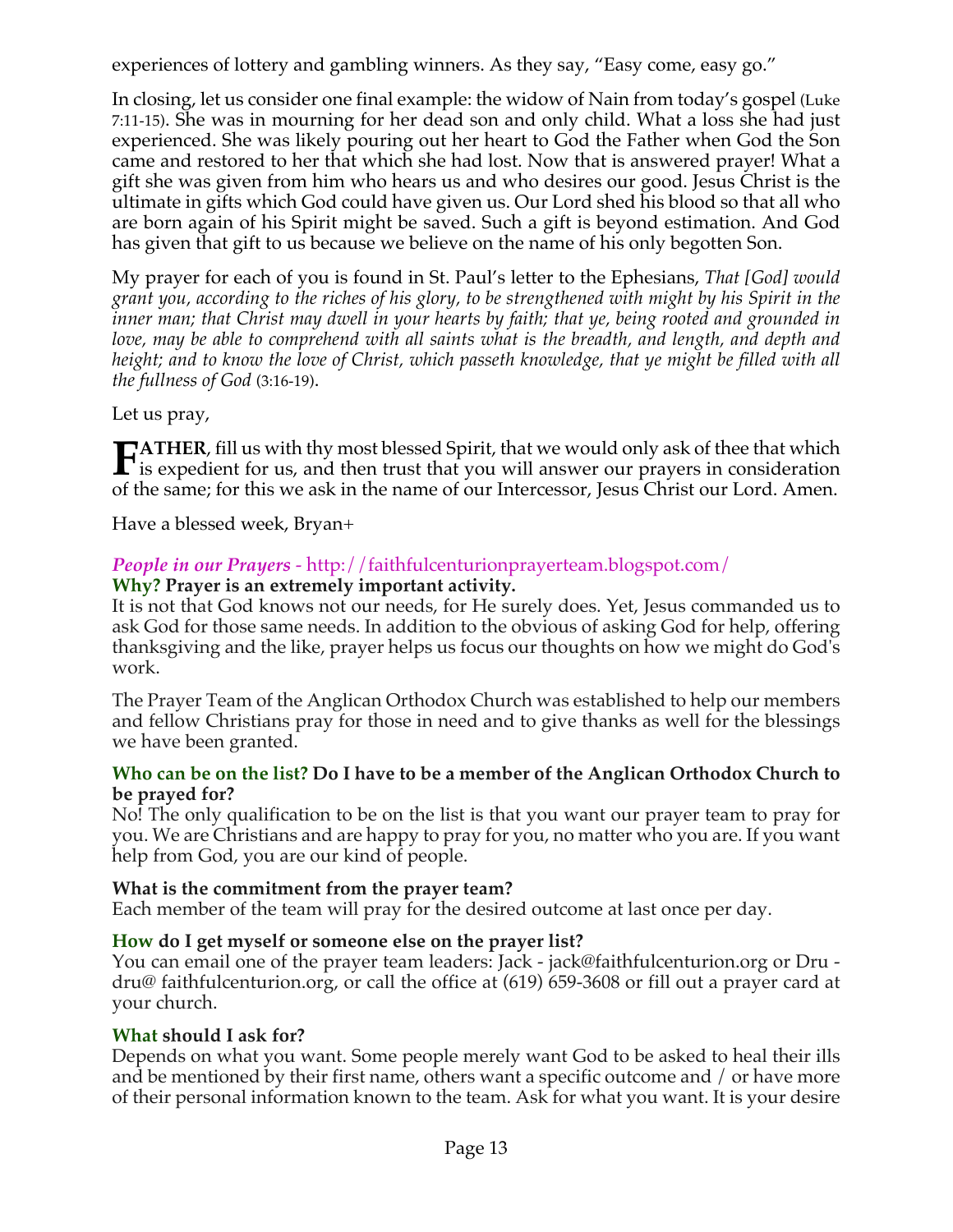and need for prayer the team is attempting to meet. For typical examples, see the list below.

# **Updating the Team**

If you are on our prayer list, or if you have submitted a person that you have asked us to pray for, please update one of the team members or Hap in person, by telephone or email. It helps to be able to pray specifically for these individuals including their specific needs; plus if they get better, it is our happy duty to give thanks!

Please note that on the yellow (maybe green or orange if you get an old one) cards at church, you can ask that those to be prayed for have their names disseminated to the prayer team. Those names will be said in church and appear here. Or, you can ask that their names and purpose be kept confidential, then only Hap will know to pray for them.

*Prayer List Notice – If you have someone on the prayer list and their needs have changed, please let us know. We'd like to update our prayers to reflect the need and most important to give thanks!*

### *Immediate Prayer Please*

*The Southeast of the United States, including Florida, and the many islands of the Caribbean, including our parish in Cuba* have sustained serious damage from the recent tropical storm Irma. Please pray for those in distress. Bishop Roy received this from Rev Eric Manso:

9 September 2017 - There is a lot of destruction here, there are still strong winds and rains and you can not go outside.

Also communication problems and we are without electricity,

We know that God is in control and will not abandon us,

Very good – Eric

10 September 2017 - Brother and it seems that the worst has happened and we are fine, just some breakdowns in the house like leaks of the plate, a door that I must replace because it broke but I will do it little by little according to possibilities. Here we go without water or water, I do not know until when, but we go ahead and in Christian faith,

A hug - Eric

*South Texas and the Gulf Coast of the United States of America* have sustained serious damage from the recent tropical storm Harvey. Please pray for those in distress.

**LORD** God, who hast justly humbled us by thy late visitation of us with hurricane **O** LORD God, who hast justly humbled us by thy late visitation of us with hurricane storm forces and these great floods and has in thy mercy relieved and comforted our souls by this seasonable and blessed change of weather; We praise and glorify thy holy Name for this thy mercy, and will always declare thy loving-kindness from generation to generation; through Jesus Christ our Lord. *Amen.*

*Jieun* has been through a very difficult time at the hands of people who have hurt her and are out to hurt her further as well as discredit her, she is being kept against her will at the present time. Pray that God will heal her wounds, keep her calm and safe and find a way to release her back to her family, please pray for strength calm and peace for all.

*Chief Mike Wysocki* finally had heart valve surgery June 2017. He was back in the hospital with a bleeding ulcer, but made it home. Please give thanks for that and pray for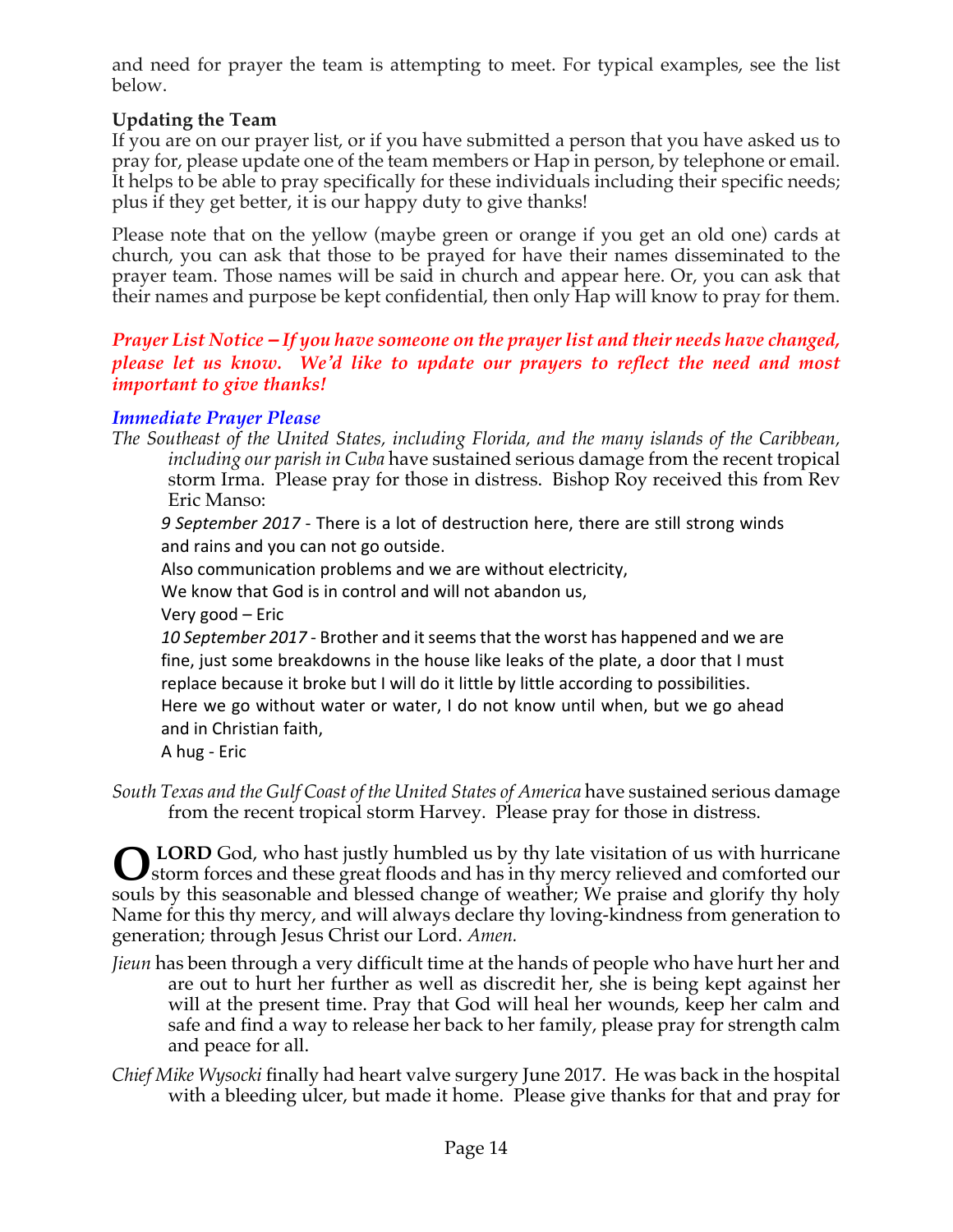the medical team treating Mike that they might pay attention, do their very best and be open to God's guidance. Pray a complete recovery and peace of mind and trust in God for Mike, his lovely wife Wendy and his family.

- *Jim* was in the hospital 18 July 2017, for four days due to fluid around the lungs from Congestive Heart Failure. Please pray the medical team treating Jim might pay attention, do their very best and be open to God's guidance. He is feeling better but this past year has been hard on him physically with four surgeries, starting with back surgery in June 2016, an eye operation in December and then two operations involving his pacemaker in March 2017 and again in May 2017. All these have weakened him but he is getting stronger and now is back in PT to help rebuild his strength. Thanks be to God. Jim and his family thank you for the prayers and request them to continue as the doctors are still working on medication balance to help his heart not to go back into Congestive Heart Failure. Pray for peace of mind and trust in God for Jim and his family.
- *Ron Cole Klages* is a patriotic former Marine who has debilitating blood clots pursuant to cancerous growths on his liver and unknown other places. His doctors will inform of clinical findings on Monday for further treatment. Please pray for the medical team treating Ron that they might pay attention, do their very best and be open to God's guidance.
- *Jill* was on life support; her family members traveled a great distance to see her and returned home safely. Jill's condition improved to critical, but needs your prayers to continue her recovery.
- *Kurt Thomas* is now home after undergoing open heart surgery in Richmond, Virginia as the result of a life threatening bacterial blood infection which settled in his heart and other places. The infection resulted in a hole in his heart. Kurt. They successfully replaced about half his heart with donor parts. Kurt had a permanent pacemaker installed on 26 March 2017 and he returned to work the first of June! But, now he is having problems with fluid retention. It is a God given miracle Kurt made it through all this. Please join Kurt and Mary, his family and friends in giving thanks. There is still a long and rocky road ahead; please pray for spiritual and physical strength for Kurt, his wife Mary and their family. Please pray for the medical team treating Kurt that they might pay attention, do their very best and be open to God's guidance. Pray also for Kurt to accept what he cannot do at present and concentrate on what he can do. This is a very foreign situation for this Christian warrior. He needs God's help to adapt and prosper.
- *Cindy,* Bishop Jerry's cousin, may need to undergo brain surgery if medication is not effective. Please pray the Lord will extend a hand of mercy and healing to Cindy.
- *Samson Hendrik* has prostate cancer and his kidneys are not working. Pray our Lord Jesus Christ will be close to him and his family of friends during this illness.

## *Travel*

*Jerry* and *Debbie* are on travel this week to a family reunion.

# *Birthdays*

Shamu celebrated her 50<sup>th</sup> birthday 3 September 2017,

# *Move*

*The Thomas Family* are now in Virginia on what was to be a headquarters tour. Pray for peace of mind for Kurt and for Mary and the kids.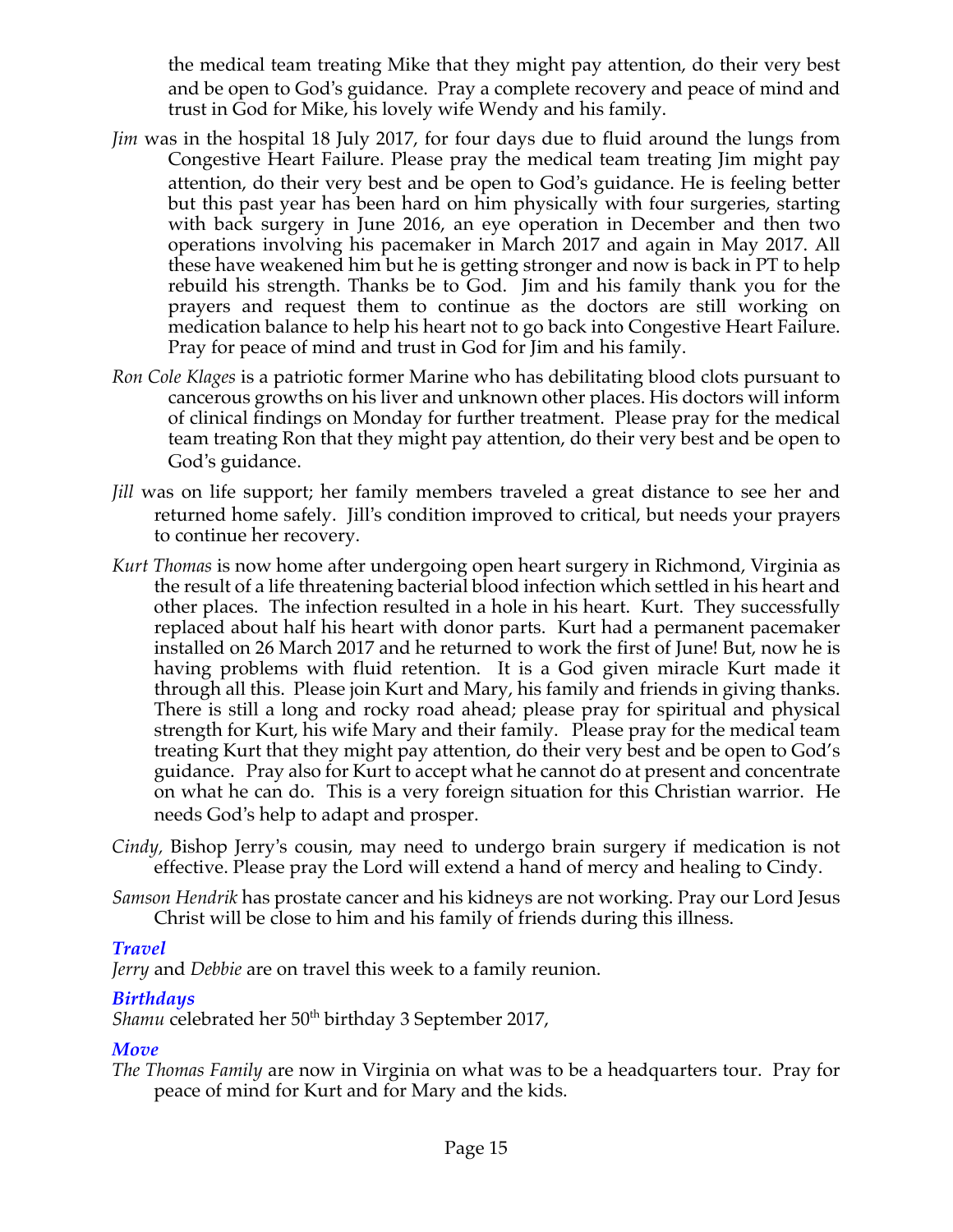## *Departed*

- *Nancy Yurman* lost her hard fought battle with breast cancer returning home on 2 September 2017. Please give thanks for her time here on earth and for comfort and strength for her husband of many years Al and their family.
- *Rufus Glyn Martin,* good friend of Bishop Jerry and the friend of a multitude, passed away in Dothan, Alabama, the afternoon of 21 August 2017, in the company of his family. Glyn was a veteran of many wars - not only the Korean War, but many hard-fought wars of life. He raised a beautiful family in times when the challenges of society were unfavorable. He made a friend in every place he set his foot. His greatest victory was one which we should all covet - the victory over selfish desires of the heart. He was generous, kind, loving and faithful. His last victory happened in a crowded room at Flowers Hospital where his lively soul was set free from a body plagued by suffering. Now shall, as John Bunyan says, "the trumpets sound for him on the other side." May our Lord and Savior, Jesus Christ, comfort and console his family.
- *Colonel Jon Proehl, USAF Retired,* died in a motorcycle crash Friday 28 July 2017, near Carson City, Nevada. Please give thanks for his time here on earth and pray for comfort for his family and friends, in particular his wife Cari and their two children.

### *Nearing the end of their time here on earth*

- *Neal* has heart problems and is very weak, he also has COPD, kidney problems, his potassium is too high, he came back from the point of death. He is now home and permanently on oxygen. He is doing well, for that he and his family are grateful and ask your thanksgiving prayers. More importantly, please pray Neal will accept salvation through our Lord and Savior.
- *Paul* is in hospice and ready to meet His Lord. Please pray for Paul as he prepares to go home to be with his family who have gone before him. Pray for the faith of his family to build and the transition to be good.
- *Dot* is an elderly woman with liver cancer. Please pray for Dot as she prepares to go home to be with her family who have gone before her. Pray for the faith of her family to build and the transition to be good.
- *Mrs. Tiffany (90)* has chosen to refuse extraordinary care as it will not gain much earthly time. The Tiffanys have been together for a long, long, long time. Pray for Mrs. Tiffany and her husband as together they begin this Journey to be with their Lord.
- *Saundra* is in ICU with congestive heart failure after a heart operation. She is aged and frail. Saundra is near the end of her time here on earth. Please pray for comfort, understanding, strength and guidance for Saundra and her family who will of necessity remain behind. Pray for the love of God to stay foremost in their hearts.
- *Polly* is in hospice care with dementia and spinal stenosis. Please pray for her as she prepares to go home to be with her family who have gone before her. Pray for the faith of her family to build and the transition to be good.

*In need of a miracle or understanding of God's Plan*

- *Ron* had a Heart Attack, at the hospital he found out he also has Kidney Cancer. He is a man of faith and is in need of prayer for his health and that the Lord will provide strength for his family.
- *Kathy Cox Merritt* has been receiving Chemo and 12 November 2016, had bowel resection surgery and was given a very bad prognosis. Kathy just retired as an RN in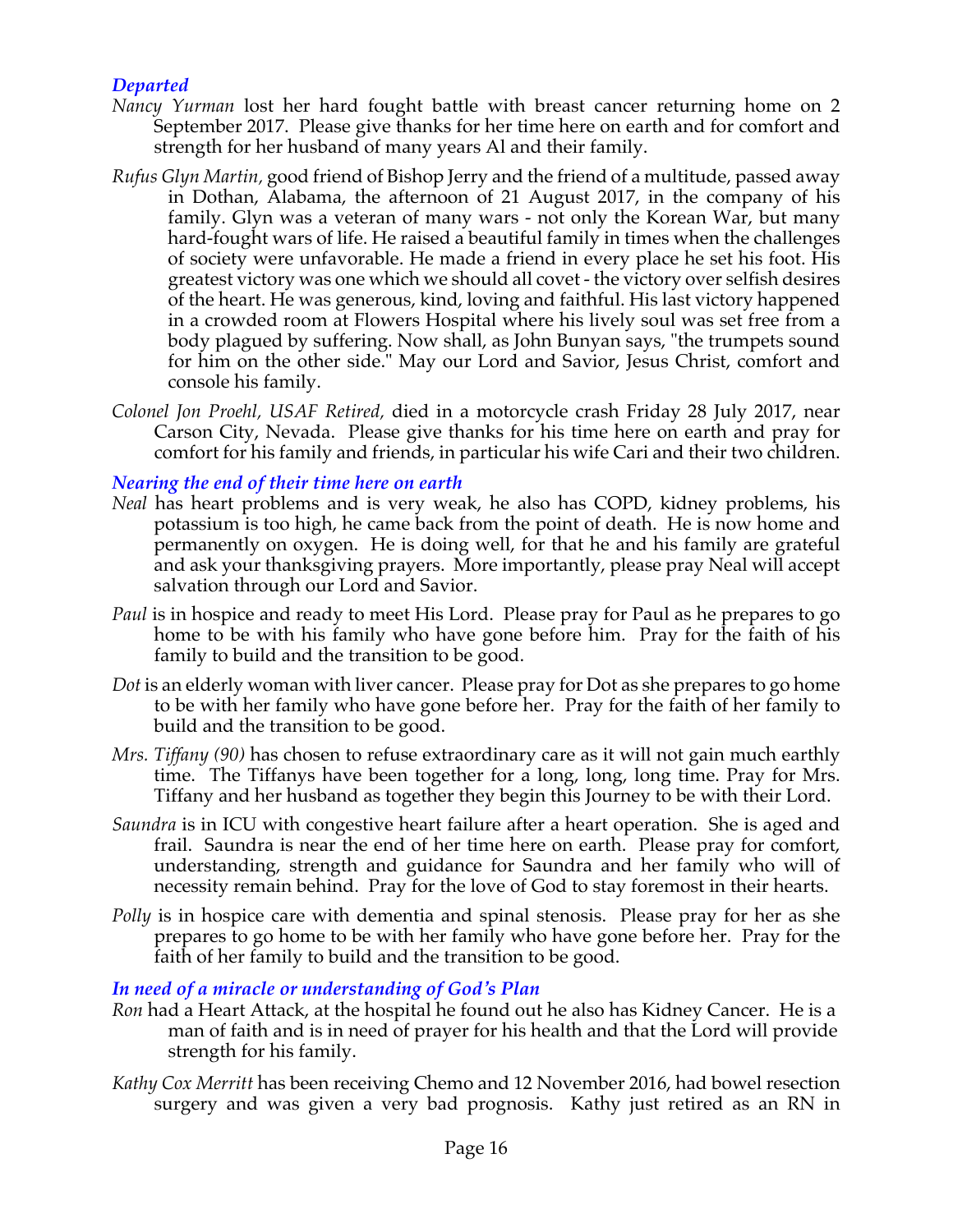Orthopedics at a local hospital; sometimes a little medical knowledge can be dangerous to the patient but she remains positive. Please pray for Kathy's healing and peace and comfort for her and her family, both spiritually and physical

- *Krysti* is off life support and able to talk, please give thanks for the good news. She is still unable to feel her legs. When that comes back she will go to a rehabilitation facility. Krysti has used drugs, has high blood pressure, is diabetic and has organ failure. Her families are with her and will appreciate your prayers.
- *Pat* has metastatic osteosarcoma; there is little that can be done. Please pray for a miraculous remission; that Pat's remaining time here on earth might be good. Help Pat and family put their trust in the Lord and let Him carry their sadness, fear, worry and terror.
- *Amy* has been diagnosed with metastatic melanoma and has cancer all over her body, and in one of her kidneys which are no longer functioning. Amy and her family have asked for prayer to stop the growth and to aid the family financially with the medical bills. At present she has to have surgery every two months to place stents. Pray Jesus will be close to all.
- *Gemma Dillinger* has been treating for breast cancer for over a year now, after surgeries, radiation and chemotherapy, she is reaching the limit of her tolerance with no end in sight. Please pray for her to gain strength and ground on the cancer. Help her to continue with her faith in our Lord, she is not afraid to go home, but wants to make sure it is time. Pray she will be encouraged to not give up until it is her time to go and that her time here on earth with her family will be good.
- *Janet* has had a blood borne cancer for several years. Her faith in the Lord is great and she is ready to be with Him. Pray she will be encouraged to not give up until it is her time to go.
- *Holly* has had Colon Cancer, Breast Cancer and now it is in her spine. Please pray for guidance for the medical personnel treating Holly, for a miraculous remission; that Holly's remaining time here on earth might be good. Help Holly and her family put their trust in the Lord and let Him carry their sadness, fear, worry and terror. Pray for strength and courage for Holly.
- *Tim* was on a kidney transplant list and started dialysis and was taken off the transplant list for a heart problem that required stents, while putting in stents a leaking valve was found. A port was put in and something happened and it has to be redone. In several days he will have a valve replaced, after heart surgery and recover he will go back on the transplant list. Please remember him in prayer in the days and weeks ahead. Pray he will put his worry on God's shoulders so he might be at peace and rest. Pray for those treating him that they might pay attention and do their best.
- *Marilyn* has been diagnosed with non-operable pancreatic cancer. Please pray for a miraculous remission; that Marilyn's remaining time here on earth might be good. Help Marilyn and her family put their trust in the Lord and let Him carry their sadness, fear, worry and terror.
- *June* found she has a recurrence of colon cancer, which is now Stage Four, that is it has spread. Please pray for a miraculous remission; that June's remaining time here hon earth might be good. Help June and her family put their trust in the Lord and let Him carry their sadness, fear, worry and terror.
- *Leon McKay* suffered a stroke a few weeks back that has left him unable to speak and while undergoing evaluation the doctors also found he has a very aggressive cancer.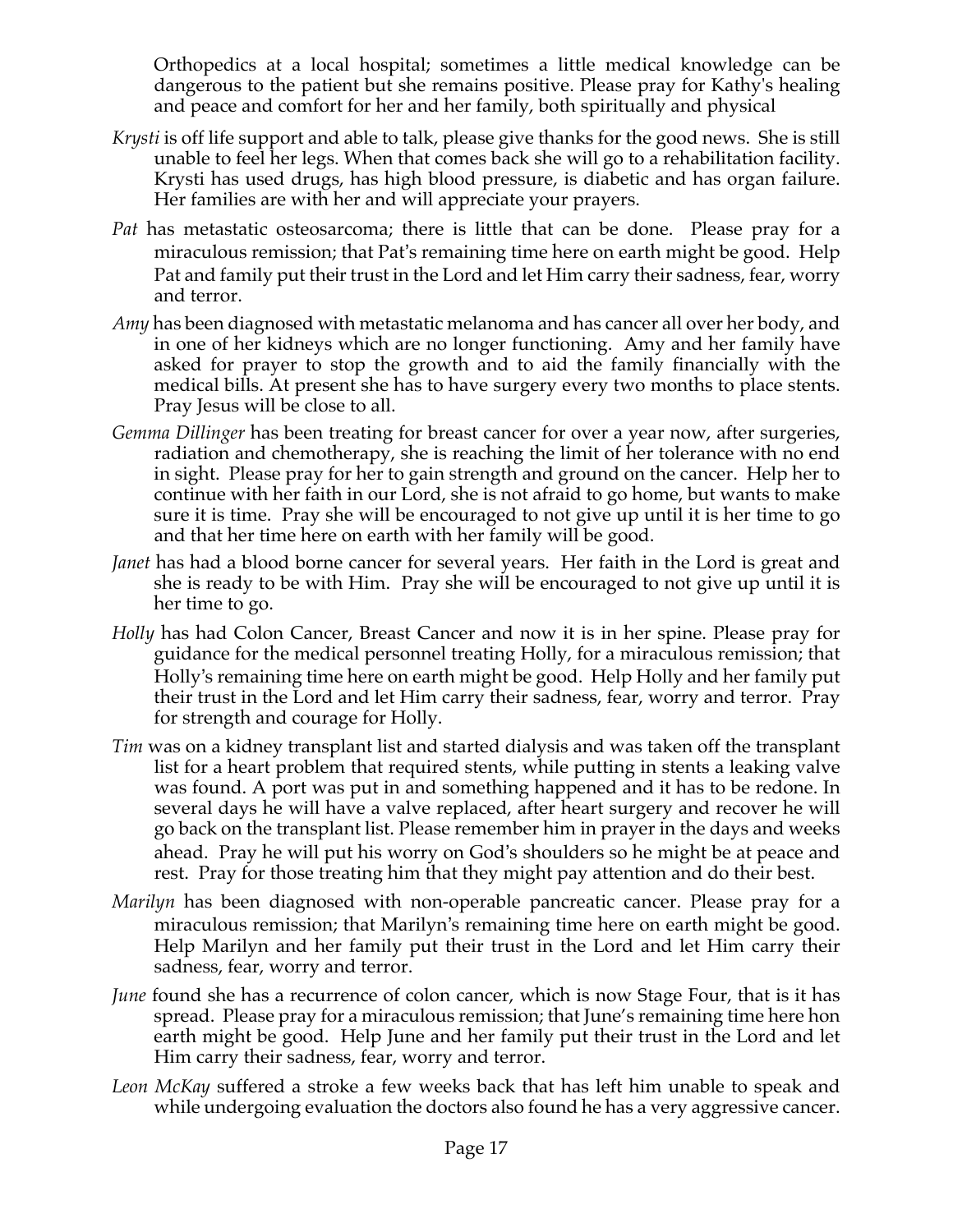Please pray for a miraculous remission; that Leon's remaining time here on earth might be good. Help Leon and his family put their trust in the Lord and let Him carry their worry.

- *Rev. Thomas Brooks* is not improving and being kept alive by artificial machines. Please pray for a miraculous recovery and if that not be God's Will, a rapid passing to home. Help Thomas' family put their trust in the Lord and let Him carry their worry.
- *Ronnie* has kidney cancer that has spread and the surgeons are very concerned. Please pray the medical team to formulate a successful treatment plan and for a miraculous remission; that Ronnie's remaining time here on earth might be good. Help Ronnie and family put their trust in the Lord and let Him carry their worry.
- *Levi* was cancer free for 4 years and just discovered he has kidney cancer. Levi has a great deal of faith and said whether he is healed or God takes him home he will be fine. Please pray for the medical team to pay attention and to their best and for a good outcome. Pray also that Levi and family will be able to put their worry on God's shoulders. In particular, please pray for pain relief; Levi is 22 years old.
- *Ray Daley* is a member of the Royal Canadian Legion and served his country during the Korean War era. Ray is taking chemotherapy treatments for cancer. Meanwhile his son Trevor is in the hospital in a coma and seems to have lost the will to live.
- *Pat* has been under treatment for colon cancer for some time. He has had major complications the last few days and your prayers will be appreciated by family and friends.
- *Dorothy* had pneumonia, on checking her lungs they found tumors which permeated the lung area. Further investigation found a primary site in the colon, with the lung being secondary. It would appear there is no viable treatment at this time. Please pray for a miraculous remission; that her remaining time here on earth might be good. Help Dorothy and her family put their trust in the Lord and let Him carry their worry.
- *Becky* has fourth stage metastasized lung cancer and is not doing well with chemotherapy treatments. Please pray for Becky and her husband as they are together during this difficult time in their lives.
- *Jane* has fourth stage cancer and is not doing well. Please pray for Jane and her family as they are together during this difficult time in their lives.
- *Colleen* has been battling pancreatic cancer over the last year and it has now spread to one of her lungs. Please keep her and her family in your prayers.
- *Christine* has cancer of the colon, which spread to her liver; she is receiving chemotherapy and is having difficulty eating. Please pray for the medical team treating her to pay attention and do their very best; pray also for confidence in our Lord for Christine and her family.

### *Homebound or Infirm*

*Sarah* had to move to an Assisted Living Home and has found the adjustment very difficult. Please pray she will come to terms with the situation and that her Lord Jesus will be close to her. She recently lost 30 pounds and her eyesight is deteriorating. Pray her appetite will improve and her eyesight will return to normal. Most of all, please pray our Lord Jesus Christ will be close to her at this difficult time.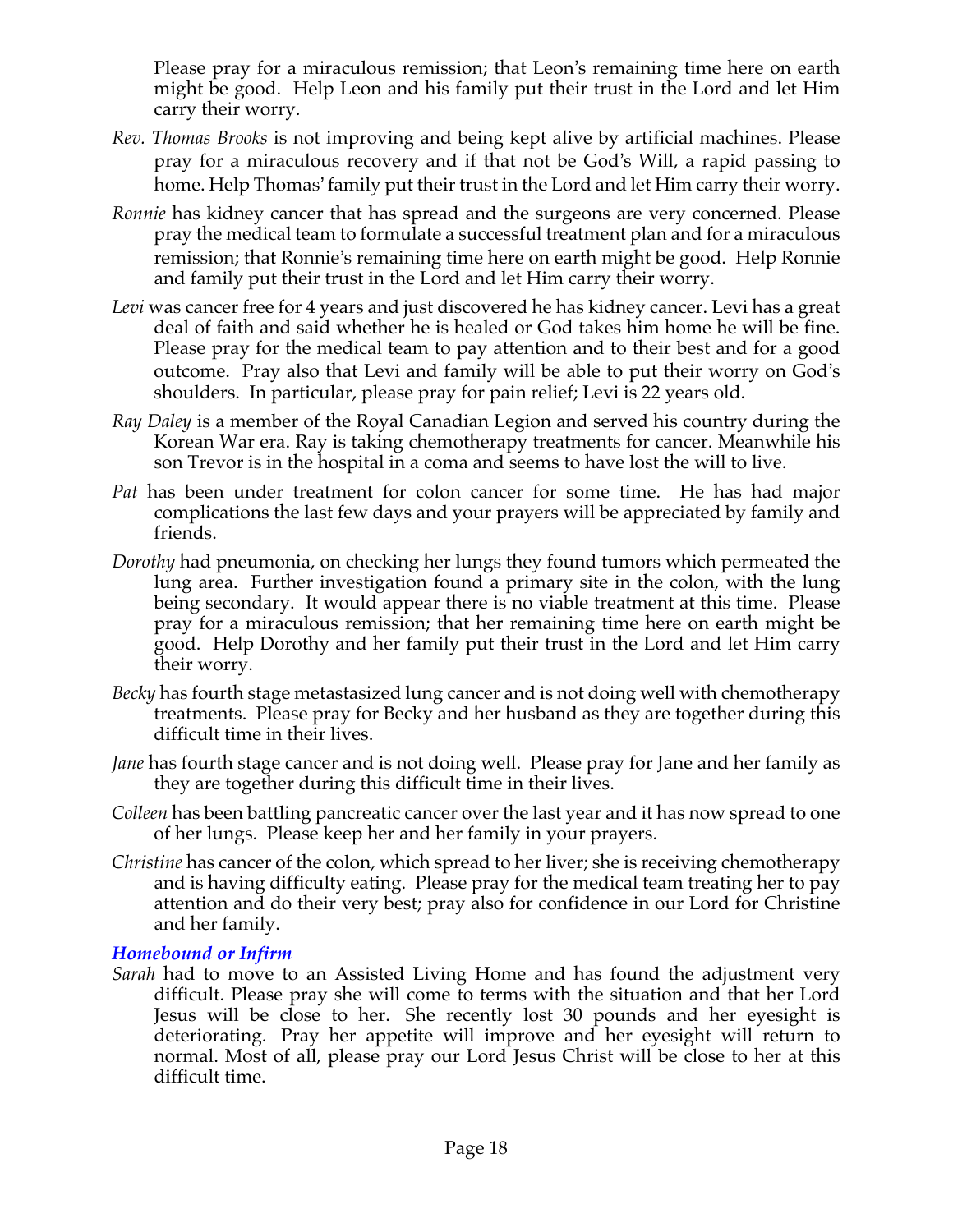- *Larry H* has general weakness as the result of extreme fatigue. Larry is now up and about, walking without assistance. The depression is still a part of his life. Due to several chronic illnesses, he will never be able to live on his own. On the other hand, he has been transferred to a facility near his former home so he will be nearer his friends. Larry has difficulty with the lack of what he considers fairness in the Word. Please pray for help for Larry to put his trust in the Lord, relax and build strength and give Pastor Roy guidance on helping him.
- *Laurel Bessessen* (95) has begun to lose her mental abilities to recall people, places and things around her. Her family is no longer able to care for her at home and she is in a skilled care facility. She is the last of that family's generation. Please pray for the mental degradation to stop or for her to leave for home. Pray for her family who do their best to care for her, visiting every day; for her children Cookie, John and Bill, as well as the other members of the family.
- *Judith Clingwall* is afflicted with Multiple Sclerosis (MS). She is currently in Laurel Place, an extended care facility in Surrey, British Columbia. Please pray for remission of the disease so she might return home to her family. Pray also for strength for her husband Martin as he deals with all the problems and stress of Judith's situation.
- *John* has Alzheimer's pray he will call on God to help him as he deals with this.
- *Steve,* brother in law of Paul Martin, appears to have early onset dementia. Steve had teenage children and is very concerned for them. Please pray for the disease to stall or abate and for peace of mind for Steve and his family.
- *James* is on oxygen all the time, this is bothersome to him and terrifying as well. Please pray for James to put his worry, his bother and his terror on the Lord. Pray for strength and guidance for James and his family. They suggest this verse, I am thine, save me, for I have sought thy precepts.
- *Joan* has had serious medical problems that have kept her confined. Please pray her health will remain stable.
- *Norma, Sara's* mother is in a state of deteriorating health, both physically and mentally, with both dementia and Alzheimer's She is slowly drifting away, though she still recognizes Sara and prayer gives her a sense of peace. Please pray for both Sara and her mother to put their cares and worries on God's shoulders so they can deal with the many problems involved.

### *Surgery*

- *Maria Carla* is going to the hospital for corrective surgery. Pray our Lord Jesus Christ will be close to her as she has this operation. Pray for her father who will be taking her a long distance for the operation.
- *Bob Apple* is having surgery for a squamous cell carcinoma. Pray the surgical team will be open to guidance, pay close attention and do their very be Pray for peace of mind and trust in God for Bob and his family.
- *Marcia* has had a biopsy of a mass in her breast which indicated a tumor that must be removed. Pray the surgical team will be open to guidance, pay close attention and do their very be Pray for peace of mind and trust in God for Marcia and her family.
- *Edware* is having his fourth back surgery (in the last four years) Please pray for the medical team to pay attention and to their best and for a good outcome. Pray also that Edware and his family will be able to put their worry on God's shoulders.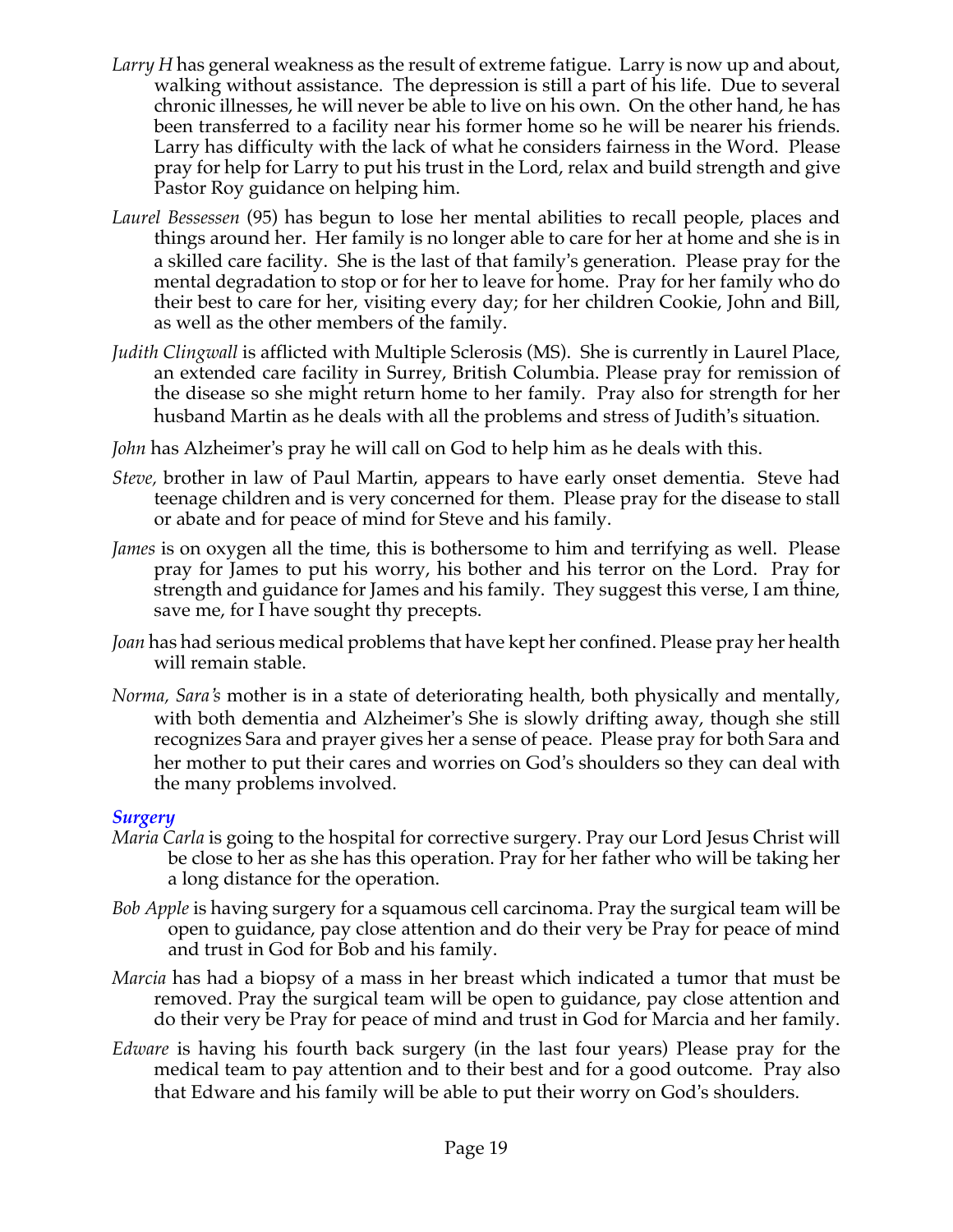- *Jeff* has been undergoing surgery, chemo and radiation since October for pancreatitis and Pancreatic cancer. Please pray for the medical team to pay attention and to their best and for a good outcome. Pray also that Jeff, his wife and family will be able to put their worry on God's shoulders.
- Albert had a pacemaker installed recently. He will require surgery soon for a leaking heart valve and has just been told he has esophageal cancer. Pray he will turn to God and come to know Him on a more personal basis as the days go by.
- *Mario* has early-diagnosed prostate cancer and had surgery. Pray for complete remission and that Mario and his family will be able to put their worry on God's shoulders.
- *Eddie* has upcoming bladder surgery. Please pray for the surgical team to pay attention and to their best and for a good outcome. Pray also that Eddie and family will be able to put their worry on God's shoulders.

## *Testing and Treatment*

- *Dru Arnold* has a ruptured tendon in her left ankle. She asks that she be guided to the right treatment and the medical team treating her will be open to God's guidance, pay attention and do their very best.
- *April and her husband* ask you prayers for the Lord to guide them and lead them both to the correct medical care; and that the family may receive comfort in the process.
- *Michael Moriarty* has been diagnosed with upper duodenal cancer which is the upper section of the small intestine. It is fairly rare and they have not decided how to treat him. Pray with Michael, his family and friends that the medical insurance people will fulfill their obligations and the physicians treating him will be guided in their assessment and treatment plan, for a full and speedy recovery to good health and for continued trust in the Lord for Michael, his family and friends in this worrisome time.
- *Chloe Mayo*, granddaughter of Justice Roy and Kayla Moore, good friends of Bishop Jerry, suffered a serious kidney attack possibly resulting from strep. Pray her family and friends the physicians treating her will be guided in their assessment and treatment plan, for a full and speedy recovery to good health and for continued trust in the Lord for Chloe, her family and friends in this worrisome time.
- *Josh* has two little children and just discovered he has a rare form of Cancer. Please keep him and his family in your prayers in the days ahead.
- *Ross* an elderly gentleman has been diagnosed with Leukemia. Ross has had good health until now, your prayers at this time will be appreciated by his family and friends.
- *Carman* was just diagnosed with breast cancer. Pray for her family as they continue to help her get the proper care. Pray with Carman, her family and friends that the physicians treating her will be guided in their assessment and treatment plan, for a full and speedy recovery to good health and for continued trust in the Lord for Carman, her family and friends in this worrisome time.
- *Kathie Lynn Holter* sister of Rev Phil Ternahan, was just diagnosed with Stage Four lung cancer (never smoked) which spread to the brain. She was operated on 26 June 2016. Please pray with Kathie, her family and friends that the physicians treating her will be guided in their assessment and treatment plan, for a full and speedy recovery to good health and for continued trust in the Lord for Kathie, her family and friends in this worrisome time.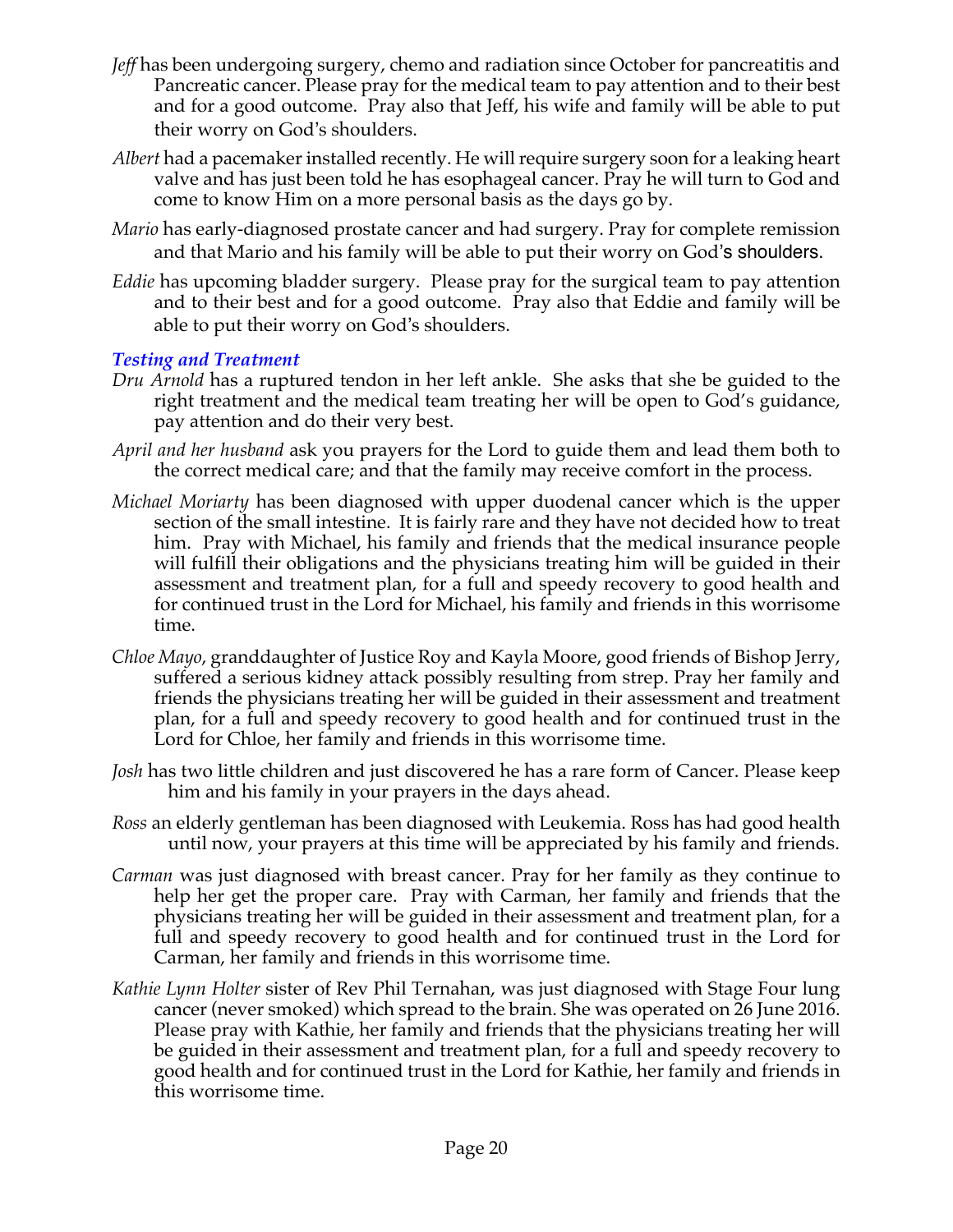- *Tina* just found out she has cancer on her left kidney. Please pray for guidance for the people treating her and for trust in our Lord for Tina and her family.
- *Martha* is now home after testing and she does not have cancer, but she does have bad kidneys and is adjusting and getting ideas to work with that. Please pray for guidance for the people treating her and for trust in our Lord for her.
- *Spencer* has been diagnosed with Autism. Please pray for guidance for the people treating him and for trust in our Lord for him and his mother Lorna.
- *Jane* has Multiple Myeloma and is set for back surgery on Monday 9 May2016. Please pray with Jane, her family and friends the physicians treating her will be guided in their assessment and treatment plan, for a full and speedy recovery to good health and for continued trust in the Lord for Jane, her family and friends in this worrisome time.
- *Michael* has cancer of the blood and is starting chemotherapy. Please pray for the physicians treating him to be guided in their assessment and treatment plan, for a full and speedy recovery to good health and for trust in the Lord for Michael.
- *Clay* has a large gallstone; he is in poor health and not currently a surgical candidate. Please pray for the physicians treating him to be guided in their assessment and treatment plan, for a full and speedy recovery to good health and for trust in the Lord for Clay.
- *Jim Sevier* has been in the hospital for heart related troubles. Please pray with Jim and his family the physicians treating him will be guided in their assessment and treatment plan, for a full and speedy recovery to good health and for trust in the Lord for Jim and his family in this worrisome time.
- *Claude* has been falling and he does not know why. Pray doctors will discover what the problem is and he can continue without any more difficulties.
- *Gretchen* has been diagnosed with severe osteoporosis and is now being treated with exercise, nutrition and vitamins. Please pray with Gretchen and her family the physicians treating her will be guided in their assessment and treatment plan, for a full and speedy recovery to good health and for trust in the Lord for Gretchen and her family in this worrisome time.
- *Pete* has not been well and is back in the hospital with another stroke. Please pray for the physicians treating him to be guided in their assessment and treatment plan, for a full and speedy recovery to good health and for trust in the Lord for Pete and his family in this worrisome time.
- *Kamil* has heart problems and they are trying to stabilize his medication, now he been admitted to the hospital because of breathing problems. Please pray for the physicians treating him to be guided in their assessment and treatment plan, for a full and speedy recovery to good health and for trust in the Lord for Kamil and his family in this worrisome time.
- *Mary Lee* has bleeding into her stomach and they cannot find the sources. Mary Lee is in CCU and her husband *Maurice* is not eating until she returns home for is so upset. Please pray for the physicians treating her to be guided in their assessment and treatment plan, for a full and speedy recovery to good health and for trust in the Lord for her, Maurice, as well as the rest of the family in this worrisome time.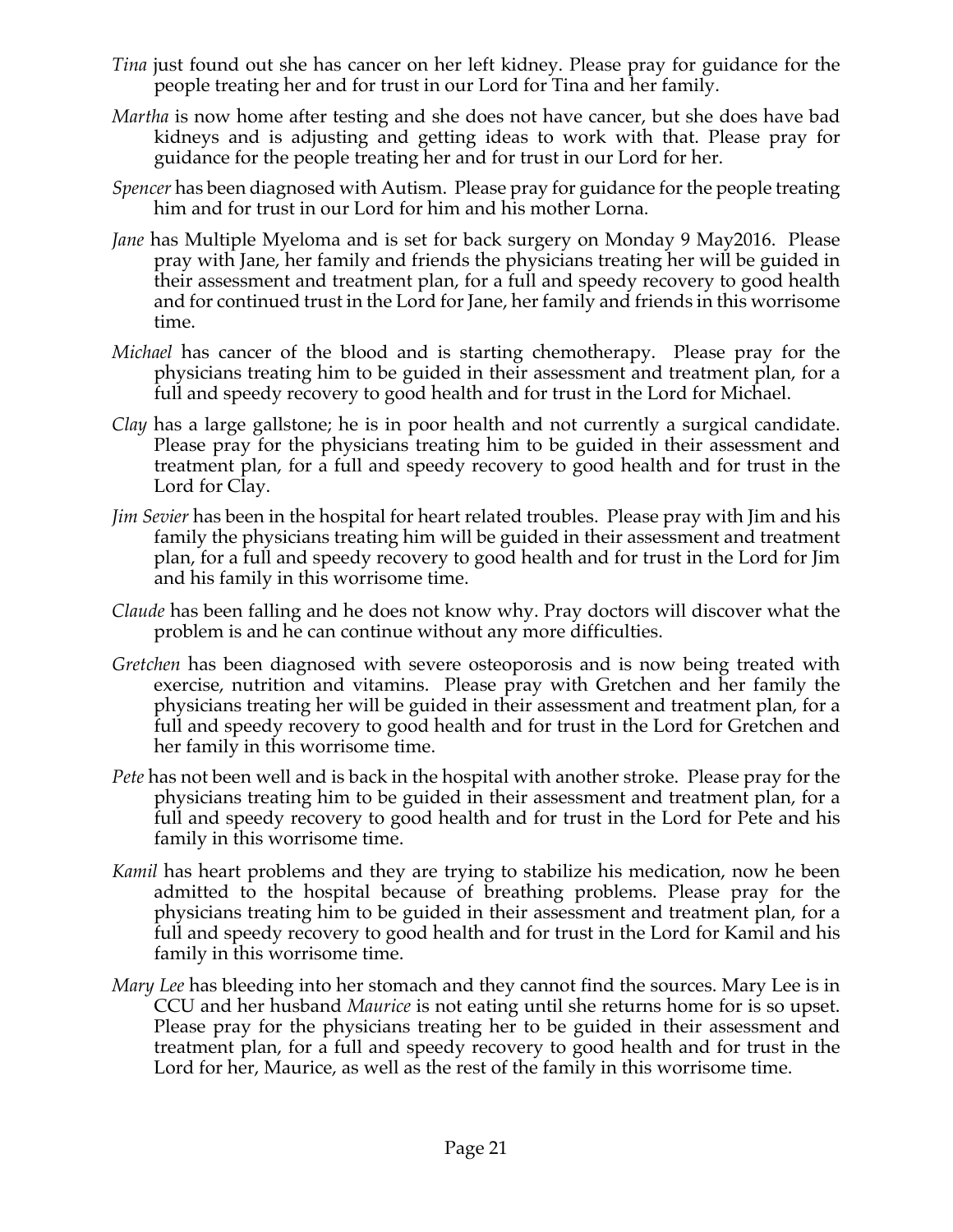- *Glenn Porter, MAJ USMC Retired,* has Interstitial Pulmonary Fibrosis, which causes him to be unable to get enough oxygen into his system without supplemental oxygen all the time. The only real treatment is a lung transplant, without a transplant he has between two to five years here on earth. Please pray for him to continue in his faith and for a set of lungs to become available.
- *Pat* has an aneurism of the brain, pray she will make the right decision on how to treat this problem and it will be healed.
- *Dan* is very sick with cancer and is starting an experimental treatment. This treatment will take Dan away from their family business and put even more stress on him and his family. Please pray for Dan's wife who is meeting with Steve who plans to keep the family business going while Dan is ill. Pray for Steve as he has many new responsibilities.
- *Timothy* has brain cancer. He had surgery and is waiting for the pathology report to find out what kind of chemo he will need. Please pray for continued guidance for the medical team treating Timothy and patience and trust in God for Timothy and his family. Pray also for a full recovery for Timothy.
- *Helen* was admitted from her doctor's office 15 July 2015, as the result of a blood test, to the University of Pennsylvania Hospital with an extremely high white blood count. She and her husband are very active in the ministry of their church and are asking for believers to pray for them and their family, as they are facing very serious problems in the days to come. Please pray for guidance for the medical team and patience and trust in God for Helen and her family. Pray also for a full recovery for her.
- *Elma* has been suffering with headaches for a long time. Doctors have not been able to discover the reason for them. Pray for strength, courage and understanding for Elma and her family; as well as for God's guidance for the medical people caring for her that they might find the best treatment method to banish the headaches completely.
- *Barbara Apple* is bedridden after a fall which left her with two paralyzed limbs. She continues to experience pain in the effected limbs and will be totally bed bound for the remainder of her life. Your continuing prayers for her are appreciated and are great comfort to her. Please pray for Barbara to put her trust in the Lord, look to Him for strength and for her to gain energy so she does not lose the mobility she has; pray for a miraculous full and rapid recovery. Also, please continue to pray for her husband Bob who is taking care of her that he be comforted and strengthened in this time of stress.
- *Deborah* has had a stroke, she is doing much better and out of the hospital. She has a problem with anemia and is taking supplements for that. Pray our Lord will be close to her and her family. Pray for strength, courage and understanding for Deborah and her family; as well as for God's guidance for the medical people caring for her that they might find the best treatment method to allow her to heal completely.
- *Rev. Steve Boardman* has been diagnosed with stage 3 cancer. Pray that Jesus will be close and comfort his family and members of his congregation*.*
- *Hang So Ryu* has cancer. Please pray for medical team contemplating and evaluating the treatment that they might be guided to the correct choice and do their very best. Pray also for peace of mind and trust in God for him and his family, as well as physical strength.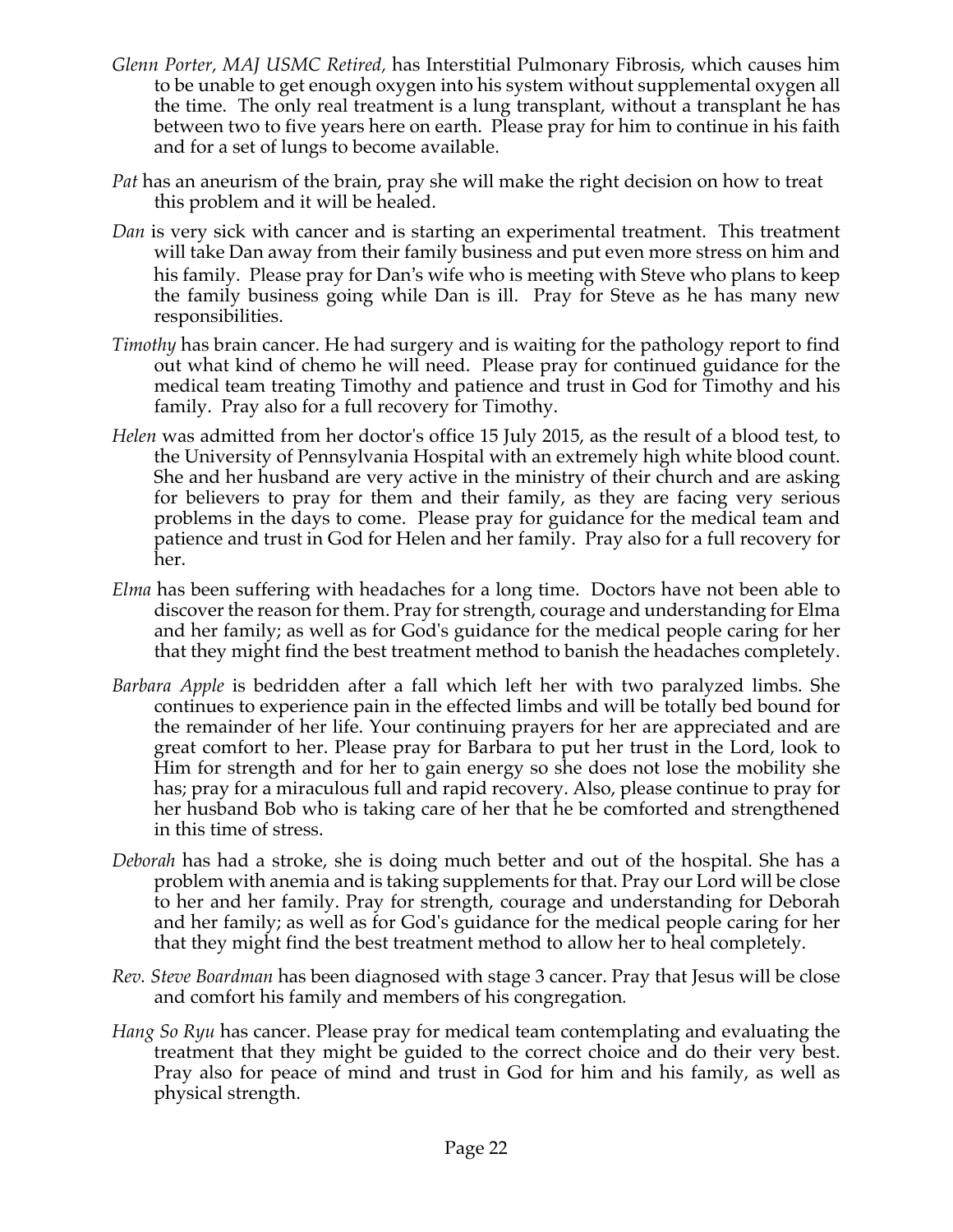- *Olivia,* age 7, has been diagnosed with Stage 3 Lymphoma. The prognosis is good at this time, please pray for medical team contemplating and evaluating the treatment that they might be guided to the correct choice and do their very best. Pray also for peace of mind and trust in God for Olivia and her family, as well as physical strength.
- *Paul* has been hospitalized recently several times because of persistent high fevers. He is being tested and checked by physicians and seems to have a slight scoliosis, a node and Schuermann's disease. Please pray it will be discovered how to treat these problems and healing will begin so he will be inspired to continue his education.
- *Carol Anne* needs God's comfort and healthy test results as she is anxiously undergoing tests related to previous hysterectomy and experiencing symptoms in the surrounding area.
- *Rick* has heart problems. Please pray for guidance for the medical people treating him that they might pay attention, do their very best and make the right recommendations regarding treatment. Pray for help for Rick and his wife Wanda to keep their trust in the Lord and let Him carry their worry.
- *Stacy* has Multiple Sclerosis and was hospitalized for what turned out to be food poisoning. Pray for trust in God for Stacy and Chris as they deal with Stacy's illness.
- *Faye* is in the hospital because she is weak has been receiving blood transfusions. Pray for strength, courage and understanding for Faye and her family; as well as for God's guidance for the medical people treating her that they might find the best course of treatment and allow Faye to heal completely.
- *Tom* has heart and kidney problems. Pray for strength, courage and understanding for Tom and his family; as well as for God's guidance for the medical people treating him that they might find the best course of treatment and allow Tom to heal completely.
- *Harold* is having surgery on 30 September 2016 to repair a hole in his aorta bleeding into the abdomen which caused stroke like symptoms.
- *Joe* has had a preliminary ALS diagnosis. Pray the final diagnosis will something that will allow him to continue taking care of his devoted young family. Pray for strength, courage and understanding for Joe and his family; as well as for God's guidance for the medical people treating him that they might find the best course of treatment.
- *Preston* is reacting poorly to recent neck surgery and now has problems with his liver count; Physicians feel that dialysis will help. There may be a blockage in the bowel and an operation might be necessary. Please pray for the medical team to pay attention and to their best to determine how to help Preston and for a good outcome. Pray also that Preston and family will be able to put their worry on God's shoulders while Preston does his best to facilitate a return to good health.
- *Erica* has a non-malignant Brain Tumor which cannot be surgically removed due to the size and location. They are going to attempt chemotherapy. Please pray for peace of mind and trust in the Lord for Erica, as well as for her family, and for God's guidance for the medical people treating her that they might find the best course of treatment.
- *Brenda* is in the hospital because of bleeding on her brain. Please pray for peace of mind and trust in the Lord for Brenda, as well as for her family, and for God's guidance for the medical people treating her that they might find the best course of treatment.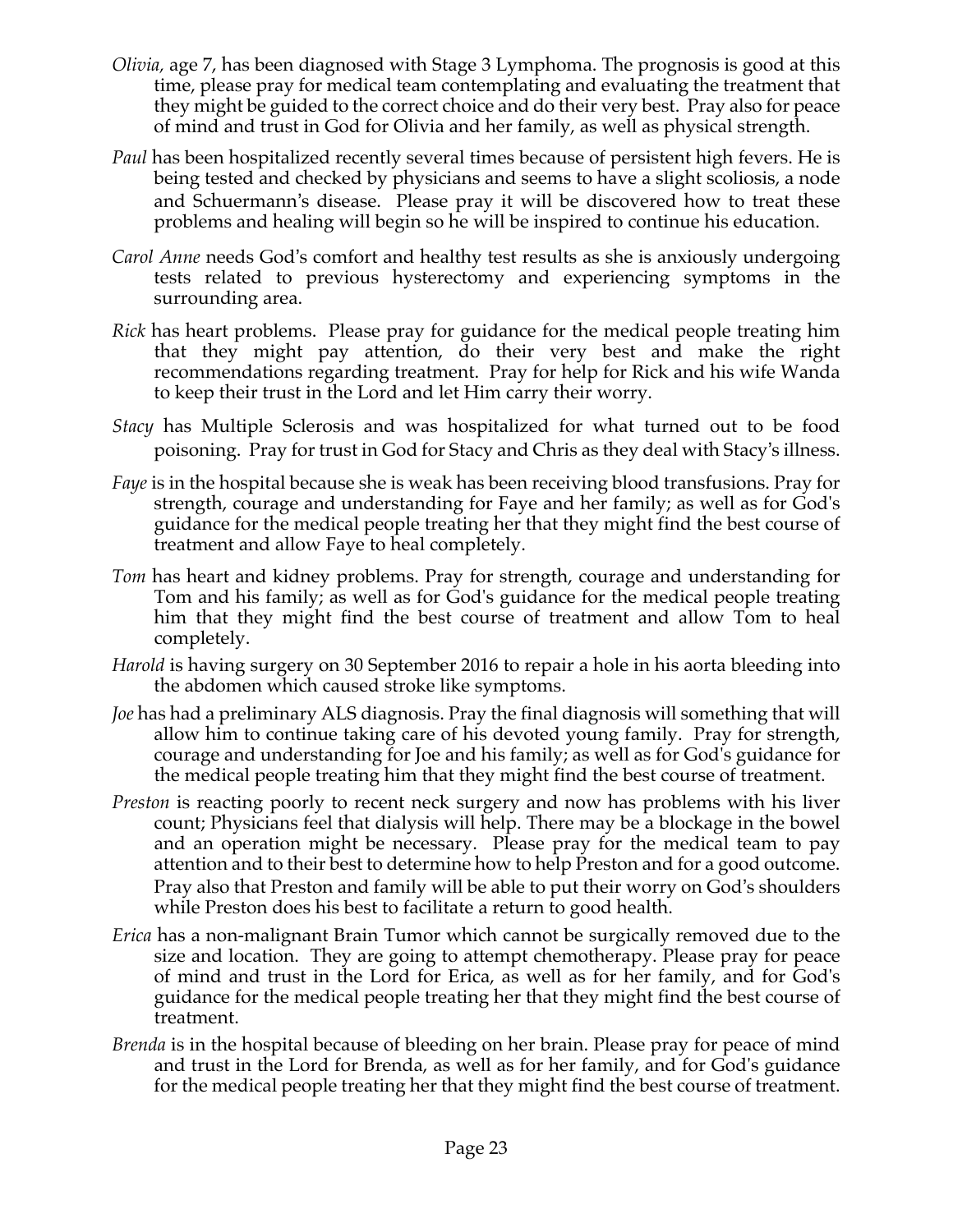- *Mackenzie* is a young girl with leukemia. Please pray for peace of mind and trust in the Lord for Mackenzie, as well as for her family, and for God's guidance for the medical people treating her that they might find the best course of treatment.
- *Mack* has had diabetes most of his adult life. Circulation in his legs is very bad and doctors are considering amputation. Please pray his medication will help and he will not face amputation. Please pray for peace of mind and trust in the Lord for Mack and for God's guidance for the medical people treating him that they might find the best course of treatment.
- *Michael* has been diagnosed with lung cancer recently after making it through gastro intestinal cancer last year. Please pray for peace of mind and trust in the Lord for Michael and his wife Gayle; as well as for God's guidance for the medical people treating him that they might find the best course of treatment.
- *Adriano* is in the hospital due to high sugar and high blood pressure. He is very weak and will appreciate your prayers.
- *Heather* recently found out she has cancer. Please pray for peace of mind for her and for the medical team treating her will be guided to the right solution.
- *Jim* has had an aneurism and blood clots. Pray that healing will come.
- *Georgia* has liver and pancreatic cancer. The doctors are evaluating whether to do surgery and how to tackle the disease. Georgia is a faithful Christian and appreciates your prayers. Pray for God's guidance for the medical people treating her that they might find out the source of the problem and best course of treatment. Pray also for peace of mind and trust in God for Georgia and her family.
- *Lana's* doctor found something on her lymph nodes and ovaries. Pray for God's guidance for the medical people treating her that they might find out the source of the problem and best course of treatment. Pray also for peace of mind and trust in God for Lana and her family.

### *Healing*

- *Vladia* had a right knee replacement which went well, but since the operation she is experiencing very painful side effects from medicine, very low hemoglobin and also back problems. She has been transferred back to the hospital to help correct these problems. Please pray the doctors will seek God's Wisdom and come up with a plan to help her get back on her feet and have some normalcy in her life.
- *Jim Thornell (Jet)* recovered from the five stomach ulcers, then was found to have bowel cancer, that was removed and he was doing pretty well all things considered. They just found another tumor and have changed his chemotherapy at the City of Hope. He remains on the same schedule as his wife Mary; he is still dealing with blocked coronary arteries and taking care of Mary. Jim is doing considerably better with the side effects of the chemotherapy. Please pray for remission of the cancer, for tolerance of the chemotherapy and give thanks for the strength, guidance and peace of mind our Lord gives Jet and his wife Mary, as well as daughter Janice and son Jimmy, through these difficult times.
- *Madisun Hanks* (14) has Tourette's Syndrome and suffers from horrible migraine headaches. There are various very high risk treatments which provide some relief. None of them are close and none are easy. Madisun is truly one of the most inspiring young ladies we have ever come across, her attitude and actions are almost unbelievable. No one should have to go through what she does, but she makes it through and performs incredibly when others just get by. Please pray for Madisun, her mom Hilda who guides her through all this and those treating her.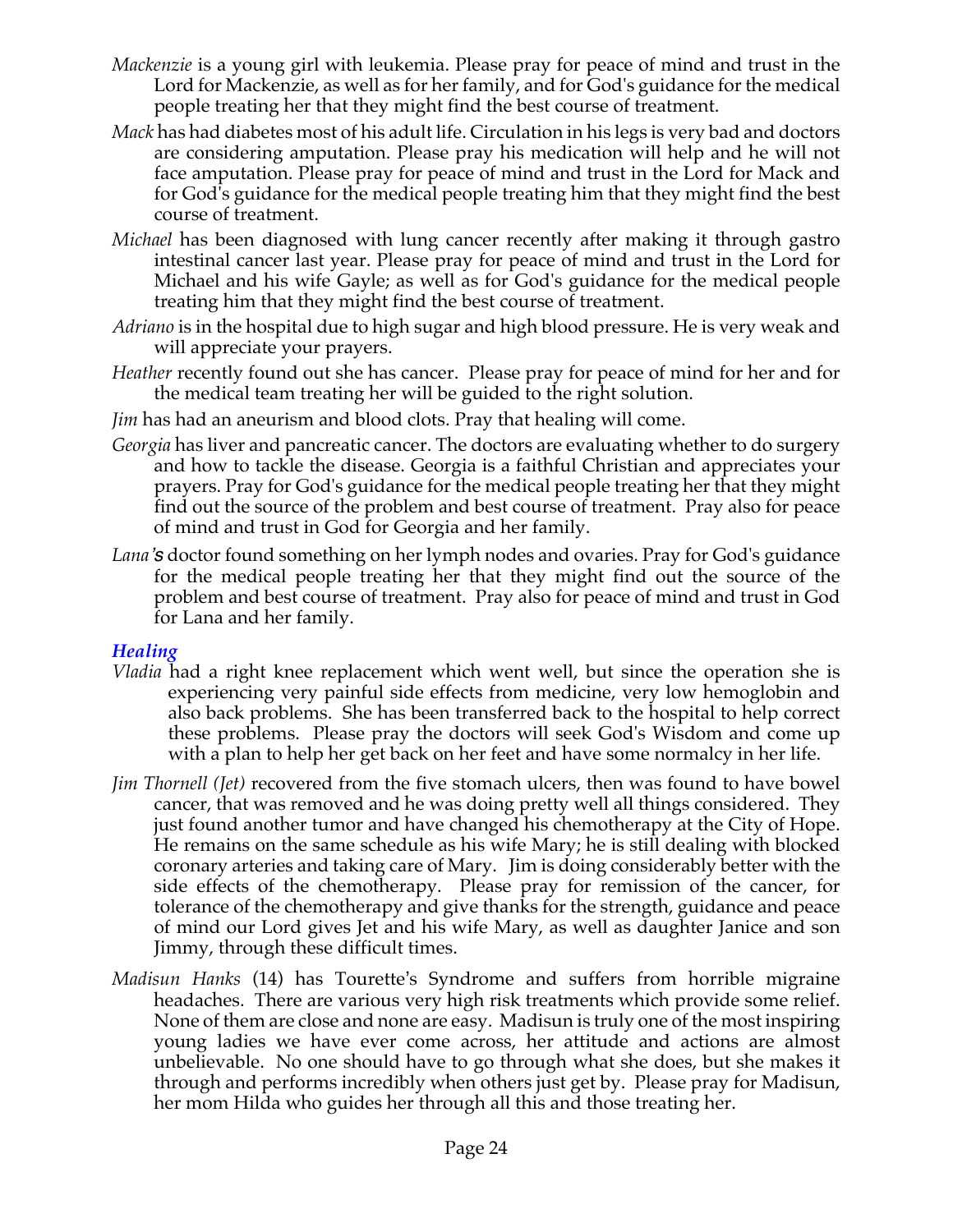- *Linda* has a melanoma just forming and she needs to have it removed. She has had severe medical problems the last 15 years and needs help coping. Pray for all of her family at this time as new problems have come to light.
- *Chris Hill* (close friend of Jon Weston) suffered a brain aneurysm and needs your prayers. He came out of a coma he had been in since the week before Christmas 2016. He is now in a stepdown facility. Every day is a new day to him; his memory seems to have been damaged to a point where it is not recovering so far. Pray for the doctors, nurses and technicians treating him to pay attention, to be open to God's guidance and do their very best. Pray for trust in our Lord and peace of mind for Chris and his family.
- *Rev Bill* had a stroke. Pray he will stay comfortable and Jesus will be close by, please pray for a full and rapid recovery.
- *Dennis* will begin chemotherapy for an active cancer spot on his spine on 17 September 2015. Please pray for a good result and tolerance of the treatment for him.
- *Vickie* has been bothered with Migraines and all that go with the headaches. Please pray for relief from the pain for Vickie.
- *Jon* has Stage 4 mantle cell lymphoma. There is good news in that he is in remission; however the chemotherapy is producing neuropathy in his legs so it is a challenge for him to get around. Please pray that he will be as comfortable as possible; he has been a Marathoner runner so this is especially difficult.
- *Amy* has melanoma in her lungs, liver and kidneys; they have found a treatment for her that has a high success rate however the side effects are debilitating. Please pray she will be able to tolerate the side effects and the treatment is successful. Amy has full trust in the Lord, but would still appreciate your prayers.
- *Liz* had a massive stroke at age thirty-seven. The prognosis is good but she has a long road ahead. Please pray for guidance for those treating her, for trust in our Lord for Liz and her family, for healing.
- *Ebick* is suffering from a severe ulcer but the Doctors cannot give her the proper dosage of the medicine due to her six month pregnancy. Please pray doctors will find an alternative avenue for treatment or that God will provide.
- *Stan* is going through chemotherapy and radiation treatments for cancer. He is elderly and the treatments are tiring him. Please pray for his wife *Marvelene* as they do this together.
- *Donald* is in the hospital and had his leg amputated on 14 April 2014. Pray he will adjust and healing will begin.
- *David* has many concussions and unable to go to school, read books, watch TV and has headaches and migraines. He has trouble sleeping and his family will appreciate your prayers for this 10 year old young man.
- *Gladys* has breast cancer and has had a lumpectomy. She needs to take a year off of her work to have chemo treatments.
- *Alwin Jack* has had a stroke and recently has had a relapse. Please pray for those who treat Alwin that they might choose the best possible treatment and pray for peace of mind for Alwin during the recovery phase.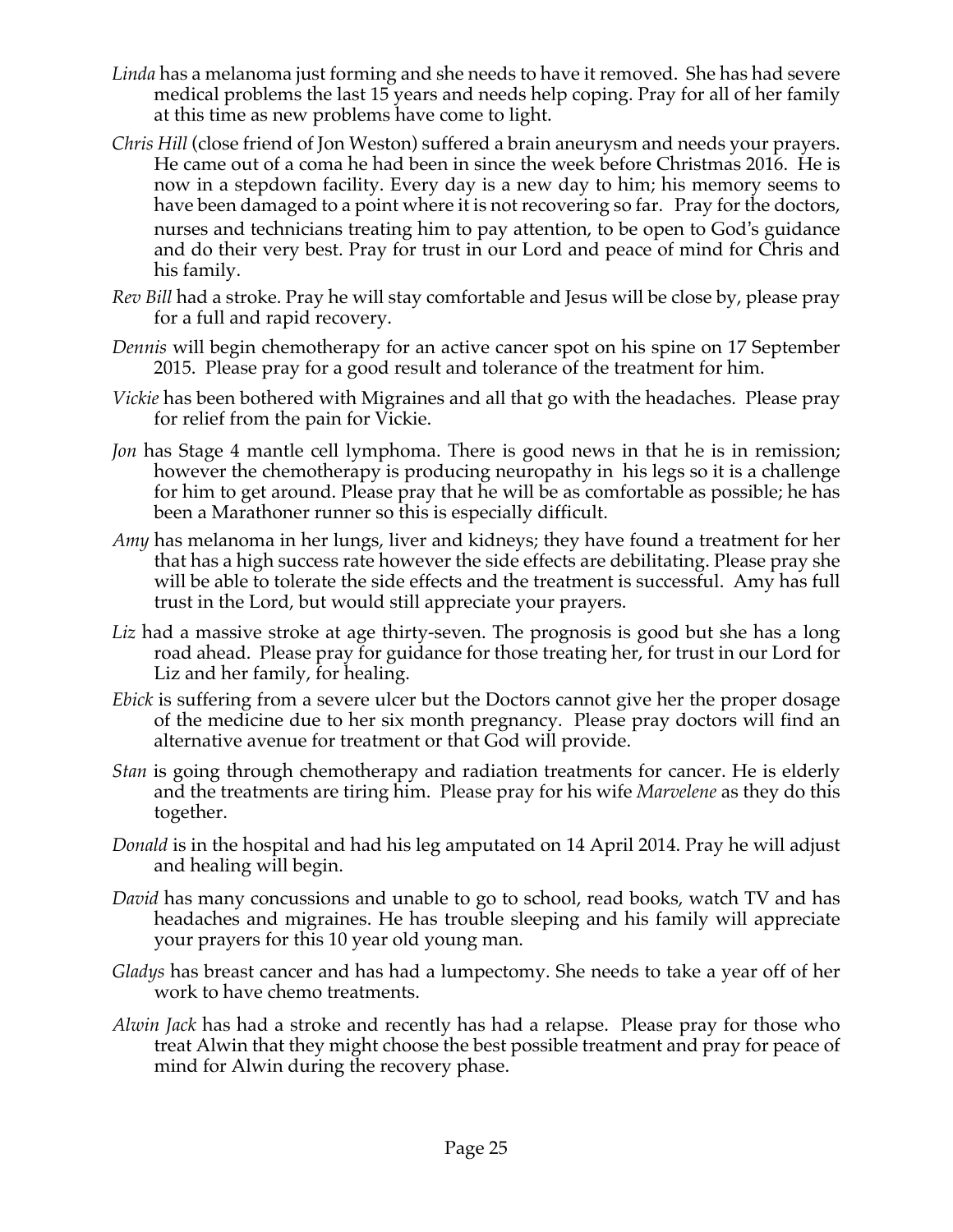- *Carolyn* has Multiple Sclerosis with complications. Pray Carolyn and her children will be close to our Lord Jesus Christ as they and family members help to ease the problems.
- *Bill* had malignant growth removed from a lip last month and seems to be experiencing a re-growth of the cancer. He asks your prayer for the medical team treating him and for peace of mind for himself.
- *Hank* has osteoporosis, which has caused him a great deal of pain and inconvenience in the past few years. Pray for his healing and that his medical bills will be met.
- *Evelyn is* an elderly woman who has had problems with her eyes and is now blind. It appears some sight will return shortly, pray for that to happen!
- *Joanne* has begun kidney dialysis as a result of kidney failure due to extensive chemotherapy. Additionally she cares for an adopted drug addicted baby who is now nine years old. Please pray for her to keep her faith, to let the Lord carry her worry and concern and to give her strength. Pray also for those treating her that they might pay attention and do their best.
- *Bud and his wife* for their continued welfare and enthusiasm. Bud has been advised of an aneurism in his heart of a size not mandating immediate surgery. This comes at a time when he has sole care of his wife who recently broke two vertebrae and thereafter sustained pneumonia.
- *Dester* is suffering from unknown skin and diseases. Please guide the medical team treating him to find out what the problem is and cure it. Pray also for Dester to trust in the Lord.
- *Lee* has Arterial Fibrillation, she is doing much better and she and her family thank you for your prayers. Her pain level is high and some medications have bad side effects. Please continue her in Prayer in the weeks ahead as she heals.
- *Nell* recently adopted two children and has just been diagnosed with multiple myeloma.
- *Mary Lou* has been suffering with seizures. She was in the hospital with a 24 hour monitor and is being sent home from the hospital with two medications and orders to return in 2 months for another MRI to review whatever is going on in her brain. Please pray for guidance for the medical people treating her, as well as peace of mind and trust in God for her and her family.
- *Kathleen* has spent the last two weeks in the hospital. She has been diagnosed with colitis, shingles and possibly colon cancer. Pray she will be comfortable and begin to heal.
- *Rachel* has Mitochondrial Myopathy. This is a hereditary disease of the muscles and they do not have a cure for it. Part of her pain is her family does not believe she is indeed ill, as she appears to be just fine. Please pray her family will learn the truth and be supportive of her; pray also the medical people treating her will find the right measures to minimize the disease. Most particularly pray for Rachel's trust in God.
- *Nicolas* is in the hospital with serious symptoms of a heart disorder. Please pray for peace of mind for him and guidance for the medical team looking for the cause and cure.
- *Juanita* is a young girl who was in a coma because of a blood disease. She has not come out and is gaining strength. They are awaiting results from blood samples. Her family thanks you for your prayers and asks that you continue.
- *Lauralee Meade* underwent a lumpectomy on Friday after Thanksgiving. A further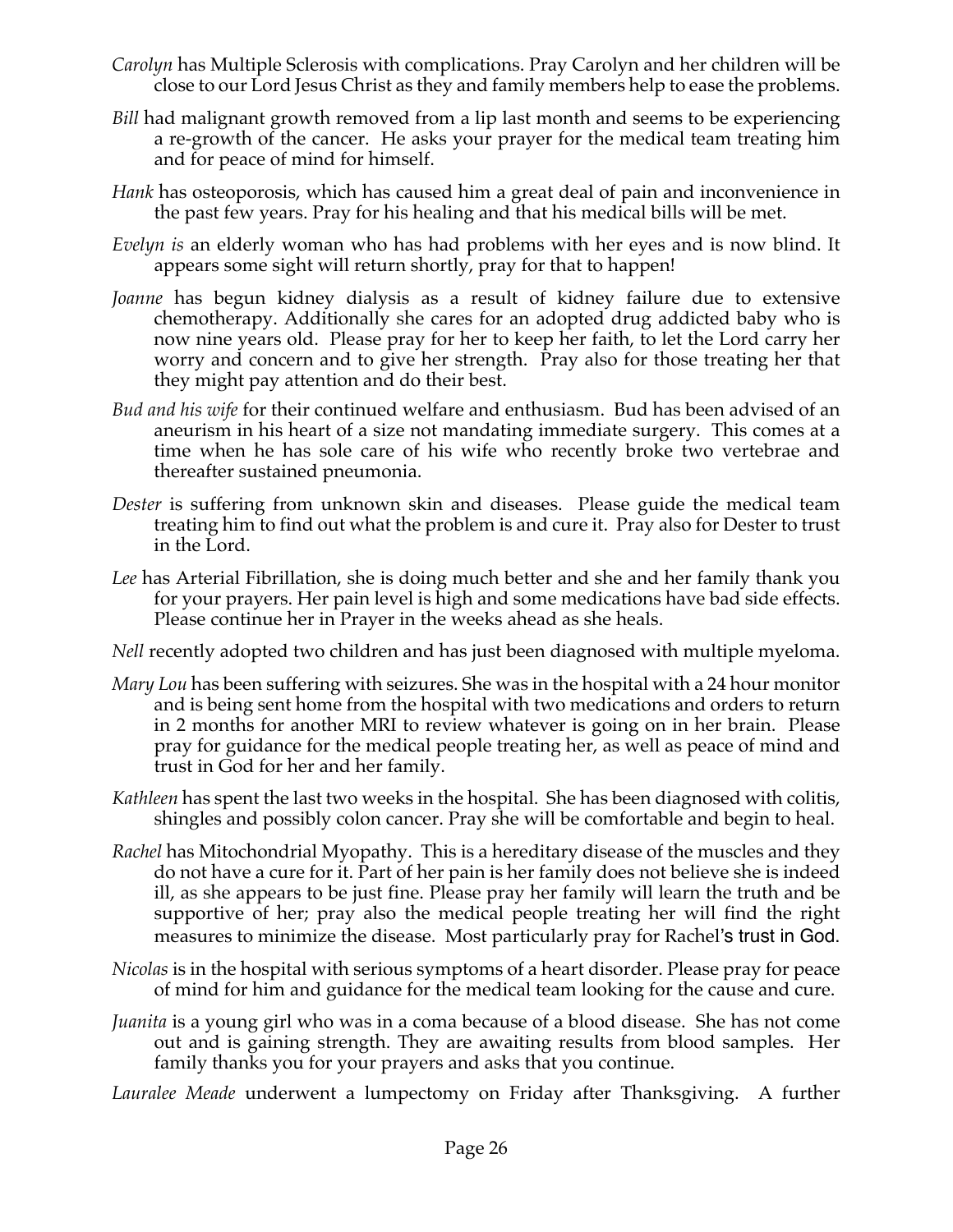anomaly has been discovered and she had additional preventative radiation treatment. Please pray for a complete remission of the cancer. Pray also Lauralee will maintain her great attitude and trust in God.

*Kay Denton* (Mrs. Kay) was able to get a hip replacement in spite of her heart and kidney problems and is recovering remarkably! Please give thanks for this great event and result! Please pray for continued peace of mind for Mrs. Kay and her family. Give thanks for her trust in the Lord and her positive attitude.

## *Healing and Patience*

- *Kym* (43) has various hip problems which seems to be related to osteoarthritis. And, her mother *Ruth* is in the early stages of dementia. Pray for guidance for those treating both of them, as well as patience and trust in the Lord for both of them.
- *Christopher* has had problems with his leg for some time. Now he has to have it casted and it will stay that way for what to him seems an interminable time. Pray for patience and peace of mind for this young man who has much he wants to do.
- *James* for the Lord's healing of health issues and give a remedy for many personal challenges at the moment.

## *Thanksgiving and Continued Healing*

- *Chief Mike Wysocki* had heart valve surgery in June 2017. Pray a complete recovery and peace of mind and trust in God for Mike, his lovely wife Wendy and his family.
- *John Young* had three way heart bypass surgery on Thursday, 23 March 2017, in Alabama, which was apparently successful. Please join the Young family in thanksgiving for the good result and pray for a complete recovery and return to flight status for John.
- *Bill* had surgery November 2016 for a kidney tumor; he is one kidney short, but recovering very well for the present. It appears the cancer has spread to another spot. Please pray for Bill as he undergoes chemotherapy and perhaps other treatment. Pray Bill and his family will stay strong in their faith and draw the strength they need from our Lord.
- *Anita* had surgery on 4 November 2016 to remove what they thought were five tumors in her right lung, but turned out to be eight. They removed all eight. In addition, her lung was folded from her previous coil embolization. They removed the coils, unfolding her lower right lobe and oversewed the area. In reality she may come away with increased lung capacity. Anita, her husband Michael and family express for the power of your continued prayers and expressions of love. Please join them in giving thanks for God's Grace and pray for her continued healing.
- *Bob Reisor* had surgery on 19 September 2016 for a kidney tumor; he is one kidney short, but recovering very well for the present. The cancer has spread to his lung and another spot. Five years ago there was no treatment, but now it appears there is an oral medication that has shown great effectiveness on this particular cancer. As of 12 January 2017, the main spot shrank from 3.3 cm (1 1/3 inch) to 2.2 cm (7/8 inch) and the spots on his lungs have receded even more. And as of 22 June 2017, they have shrunk further. Please give thanks to the Lord for such wonderful progress. Please pray for Bob as he undergoes chemotherapy and perhaps other treatment. Pray he and his family will be drawn closer to our Lord.
- *Shamu* had surgery on 12 May 2017, her seventeenth, to reconstruct the damage done her by Walter Reed Medical Center. She now has a bacterial infection which is laying her low. Please pray for strength; physical, mental and spiritual for her. Pray for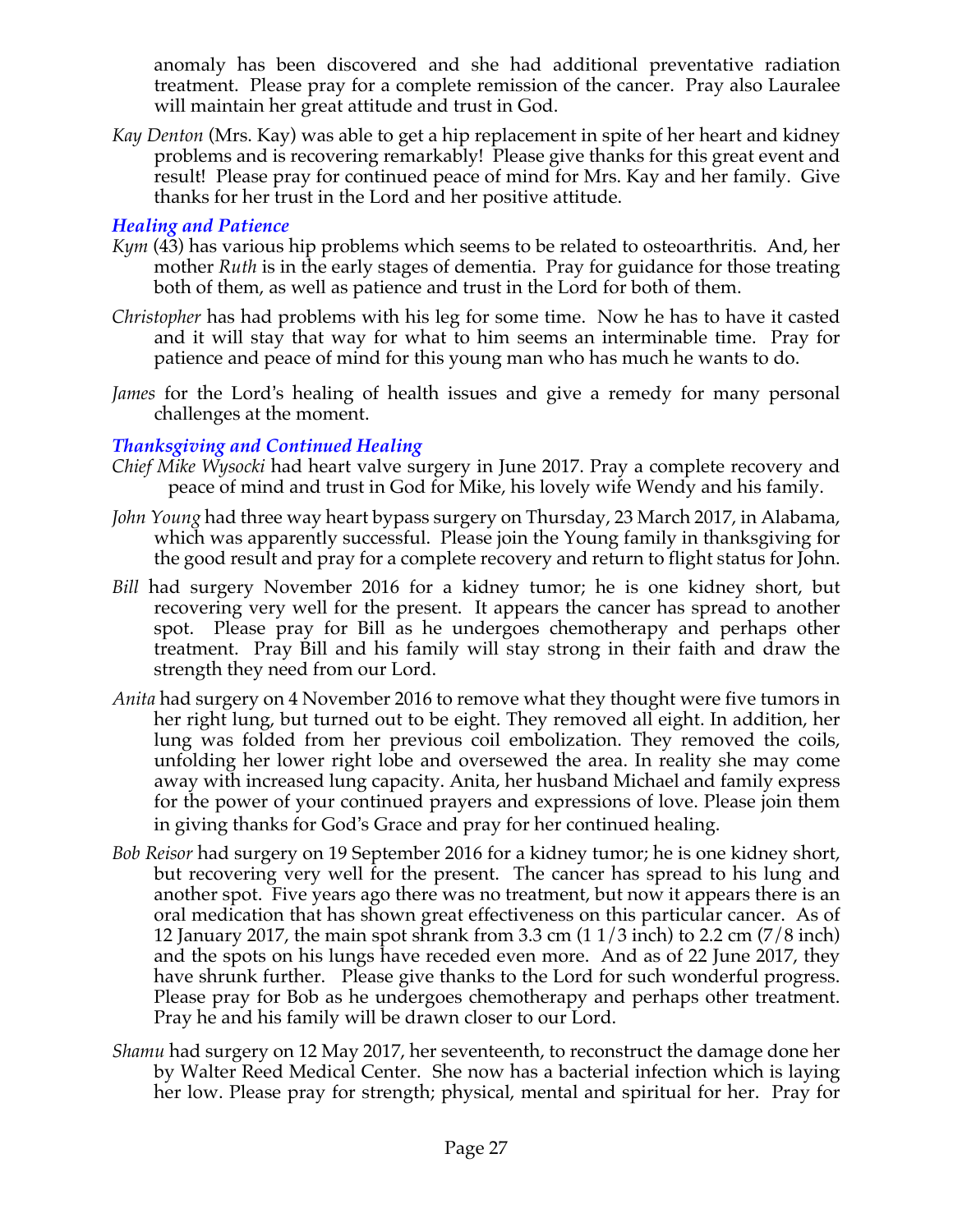guidance for the new medical team treating her and for her to know how to proceed with regard to the damage done her by Walter Reed Medical Center. Pray also for her to continue her trust in our Lord as she goes through this difficult time.

- *Atina* has skin cancer, which is now in remission. Please give thanks for the remission, pray for continued remission of the cancer; pray also for continued faith for Atina and her family.
- *Clay* has melanoma which is now in remission. Please give thanks for the remission, pray for continued remission of the cancer; pray also for continued faith for Clay and his family.
- *Cindy (81)* had an operation to remove a cancerous growth in her stomach which was successful. She is now home, but in a bit of pain. Please give thanks for the good result, pray for full and complete healing and remission of the cancer, as well as cessation of the pain; pray also for continued faith for Cindy and her husband Les (91).
- *Brett Gregr* had surgery on Tuesday, 22 March 2016, to remove a bleeding brain lesion. The surgery, which had potential to end his life, was apparently completely successful. Please give thanks for the great outcome and great work by the surgeons and medical team and please pray for Brett's peace of mind, as well as that of his wife Karin and the rest of his family during his recovery.
- *Linda* had successful dental surgery on 15 December 2015, she is also on a course of chemotherapy and this type of surgery was not recommended for people while they are taking chemotherapy. But, it was an emergency and had to be done. Please give thanks all went well and pray for continued healing and for peace of mind and trust in God for Linda and her family.
- *Ruby* broke her hip on 10 December 2015, surgery was successful. Please give thanks for the successful surgery and pray for her full and rapid recovery.
- *Terry* was undergoing radiation treatment for cancer, which he had to stop to amputate his leg below the knee due to diabetes. The surgery was successful, he has been fitted with a prosthetic leg and foot. He is in good spirits and positive about the remainder of his treatment. Please join Terry and his family in giving thanks for the successful surgery and continue to pray for his return to radiation treatment and then to chemotherapy, ask God to give Terry, his wife and seven year old son trust in him for peace of mind and heart, as well.
- *Janet Jessup* had a stroke and heart problems were causing huge issues for her. They seem to have gotten her stabilized and she is home. Please pray for those treating her to find the appropriate treatment and for trust in God and peace of mind for Janet and her family, in particular her husband of 45 years, Rev Roger Jessup, retired minister of Saint Joseph of Arimathea Anglican Orthodox Church.
- *Sam* had surgery on his entire large intestine that had become infected. At the time of the operation he was just hours away from a complete organ shutdown. He had had turmoil in his life over the years. Sam is now in the ICU and his Minister visited him and explained to him God had given him another chance for him to make things right with his Lord. Pray for his good health and his spiritual life with Jesus.
- *Ian* had surgery to remove excess skin rendered a nuisance by controlled lost of 200 pounds. Please give thanks for the successful result and for those treating him to have paid attention and done their very best on the lengthy surgery, taking the best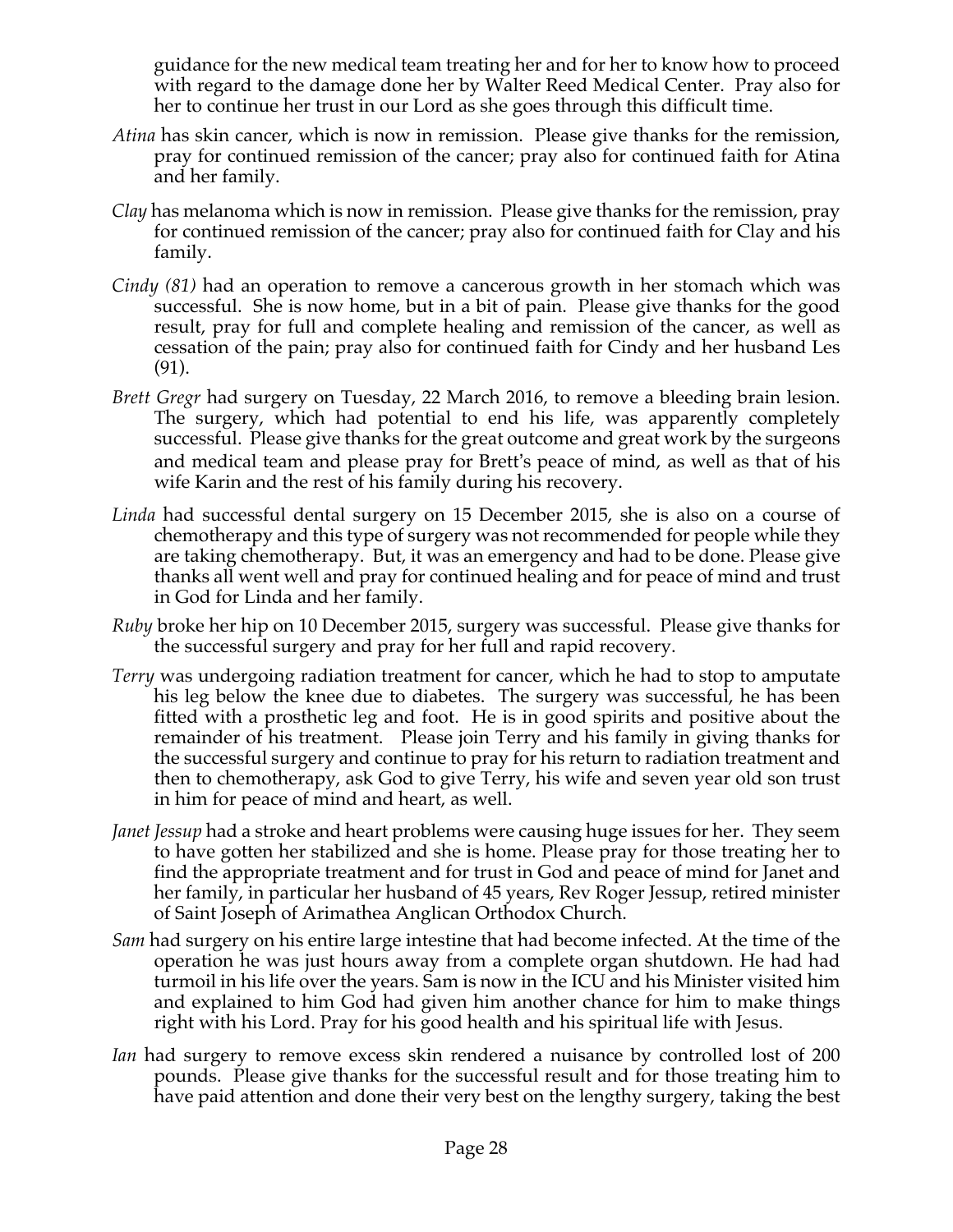possible care of him. Please pray for his continued recovery and strength for his Mother who will be in charge of his after care.

- *Jenniffer* had surgery for breast cancer on 15 October 2014, which seemingly went well; please give thanks for that. She has had other complications which preclude her from making a full recovery in particular, the reconstructive surgery seems to have gravely affected her back muscles and nerves, resulting in both very limited mobility and extreme pain, the drugs are making her terribly sick; please pray those will be overcome. Pray for help for Jenniffer to keep her trust in the Lord and let Him carry her worry and concern as she recovers. Please pray also for strength and courage for her family as they try their best to help her.
- *Mary Thornell* has been battling colon cancer for three years now, she is currently treating at the City of Hope. Things seem to be going well, the numbers seem headed in the right direction. Please pray for guidance for those treating her, as well as strength, guidance and peace of mind for Mary and her husband Jim, as well as daughter Janice and son Jimmy, as she undergoes treatment.
- *Elma* is suffering from cancer. She was taken home from the hospital on the advice of her Doctor. We were asked to pray Elma's remaining time here on earth might be good and Elma and family might put their trust in the Lord and let Him carry their worry. Since then, Elma's Bishop told us a great Miracle of the Lord is working over Elma. Doctors sent her home to die, but now she seems to be doing all right. On behalf of her, thank you for all of your prayers. Please continue praying for her complete healing.
- *Dennis* has heart problems; now the medical people treating him discovered a large mass on his liver which turned out to be a cyst! Please give thanks for this great development and pray for peace of mind and trust in the Lord for Dennis and for God's guidance for the medical people treating him that the contemplated surgery might go well.
- *Dwight* had major oral surgery, for which he gives thanks. He is recovering slowly and asks your prayers to speed the process.
- *Mike* is a veteran who has served his country when she called. Please pray he will open his heart to God so He can make Mike's crooked road straight and pull him towards the summit rather than to the pit.

### *Business*

*James* and *Sarah* who have recently moved to a new area and have new positions in employment. They are finding much stress in the new surroundings and will appreciate your prayers as they adjust.

### *Financial Guidance and Employment*

- *Kona* is applying for a job in the hospital. Pray our Lord will find the right position for her and she will glorify Him in the work.
- *Doug* recently became unemployed from his job of 18 years. He has been applying for jobs, but unable to get one at this time. His wife is working; this is not enough for the family. Please pray he will find employment with a firm that will be able to use his considerable skill and hard work to benefit both the firm and the family.
- *Catherine and Lewis* are at a low ebb due to a struggle for employment. Your fervent prayers will be appreciated.
- *Lori* is considering a potential change in her employment. Please pray for God's gidan ce in considering all aspects of her potential work.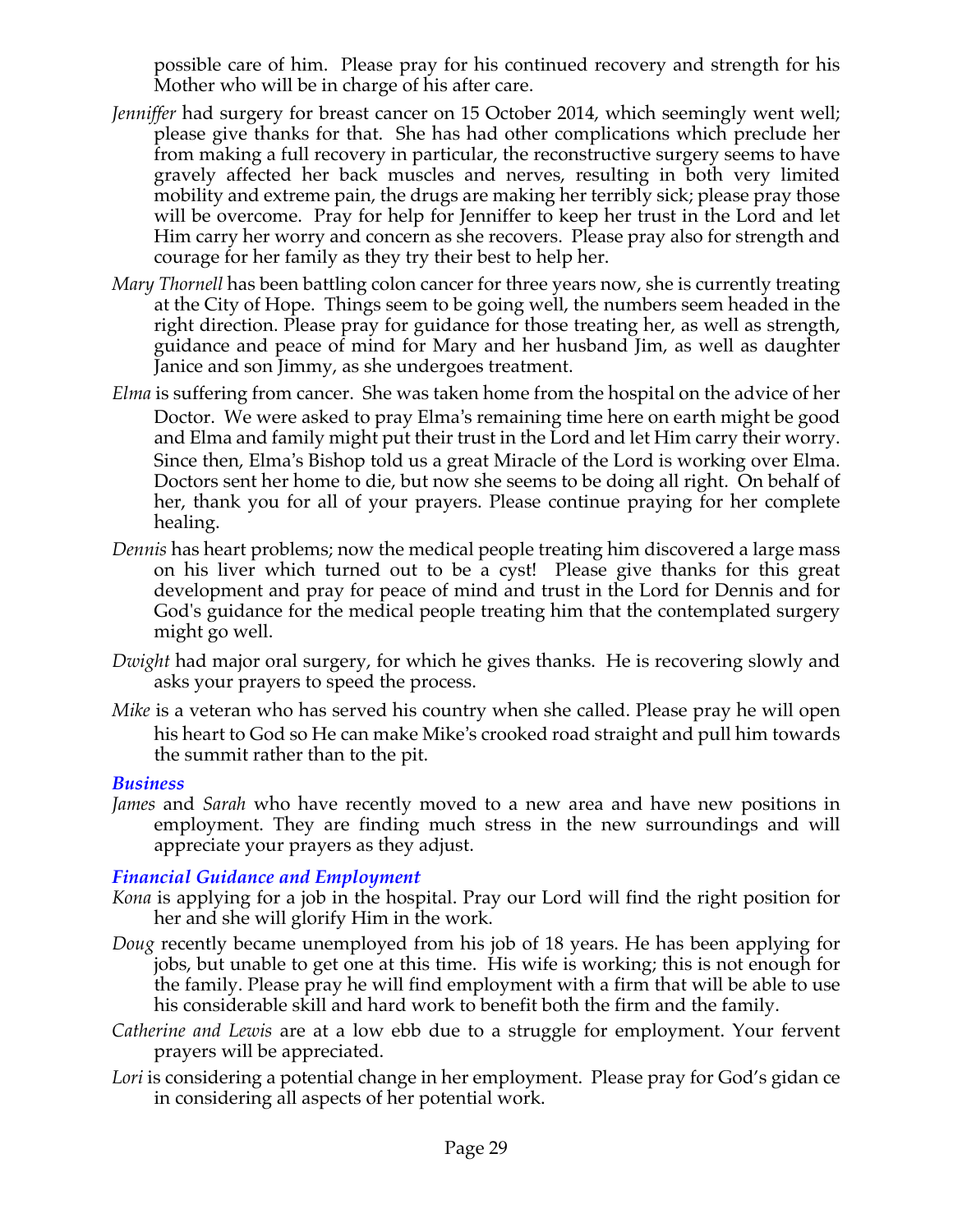## *Financial Guidance and Healing*

*Clark* is in need of salvation; for God's Will to be done in his life. Pray his family will be blessed with the financial miracles that come from doing His Will.

## *God's Strength and Peace of Soul*

- *Roger* is the caretaker for his ailing father who has been in the hospital for a week and his wife who had been declining emotionally, cognitively and in bodily health. He asks you pray for strength and peace for him and help for those he cares for.
- *Charlie McCormack* asks your prayer the Holy Ghost might fill his heart with light and drive the darkness far away.

### *Guidance*

- *Zachary* is having huge problems growing up. He has let the wrong people guide his life and thinks he is the smartest person in the world. He cannot or will not see the destructive power of drugs and lies in his life. Pray his parents Lee and Shamu will come to see what course of action that they can take to help Zachary and safeguard his brother and sister. Please pray for God's guidance for all of them and in particular for Zachary to open his heart to God and his parents help.
- *Judy* seemingly does not want to allow the Holy Ghost into her heart so she might come to know our Lord and Savior, despite the efforts of her family. Please pray for her to open her heat and for her family to be at peace with their efforts.
- *Barbara* has been recovering from cancer for the last three years. Pray for her husband Bill who has come down with a mental illness that may have been caused by much stress the last few years. Barbara and Bill will appreciate your prayers.
- *Larry* is very weak and has periods of confusion and depression. Larry has been in the hospital and recently moved to a rehab. Please keep him in prayer as he begins to gain strength in the days ahead.
- *Thomas* recently learned as the result of a parole violation he will not be allowed to return to society for the remainder of his life. He is despairing and fearful of his inability to cope with this new news and God's plan for his life. Please pray he will be able to work with God to live with the choices he has made and go forward.
- *Cam* has gotten into some of the issues being with the wrong crowds, too much dinking and making the wrong decisions. Pray he will ask God to send the Holy Ghost in to straighten things out and he will listen when He speaks to him.
- *Paul* recently had his large toe amputated due to diabetes and is having a difficult recovery filled with fear about dying. He recently accepted Jesus as his savior and his family Rosie and Brenda are very grateful. Pray for strength for both Rosie and Brenda who are staying by his side through it all encouraging him on.
- *Steve* is addicted to alcohol, pain pills and gambling. Pray for wisdom, courage and strength to stick with treatment and follow God's plan for his life.
- *Eli* has some mental issues and has lost his way. He has yet to come to grips with the demons chasing him. Pray he will return to the Lord and his family. Pray they will ask God to send the Holy Ghost in to straighten things out and they will listen when He speaks to them. The family has been open to the Prince of Darkness and needs help.
- *Michael and his Family* ask your prayers for wisdom as they are under trial and affliction to follow the law of the land and yet honor God in so doing.

*Flora* is in remission with cancer, but has high blood pressure and fatigue. Flora's Mother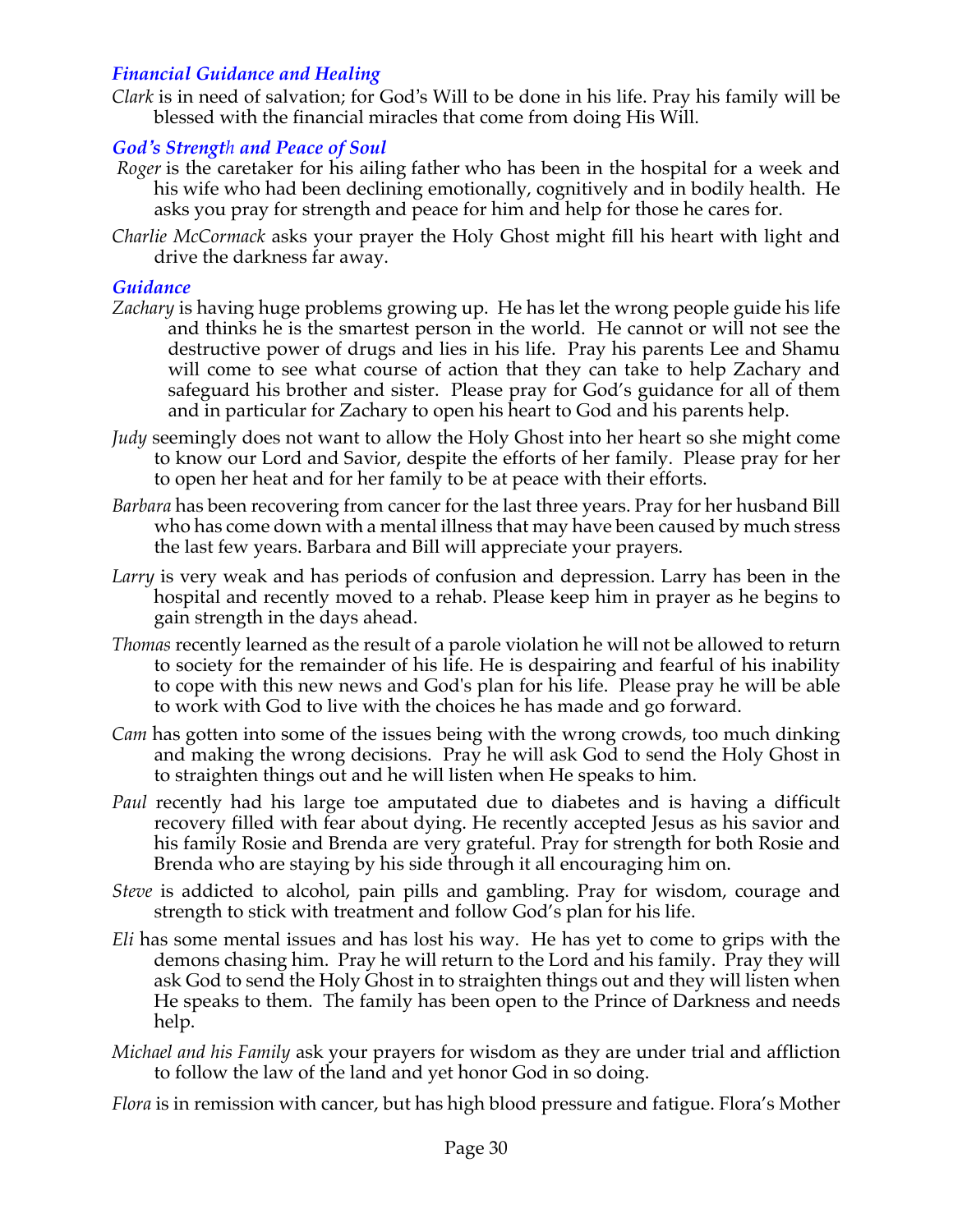recently died and this has caused added stress. Please pray she will be able to let God carry her worry and sorrow so she can do the things she must do.

- *Elizabeth* needs your prayers for her general well being. Pray she might see the Light of the Lord and let Him guide her life.
- *Gunner* need your prayers for his general well being. Pray he might see the Light of the Lord and let Him guide his life.
- *Mitten* has a Christian talking to him about Christ. Mitten does not believe and does not seem to care. Please pray Mitten will see the light.
- *Kristen, Rickey and their two children* ask you to pray for grace, wisdom and understanding as they attempt to cope with infidelity, separation and possibly divorce as a result of backsliding from the Lord into the World.
- *Helene and her family* ask your prayers for them as they deal with the loss of Alan, husband and father.
- *Stephanie* seems to be very deeply into post partum depression after her baby was born prematurely. Please pray for her Mother in Law who is going a great distance to help Stephanie and her new Grandson. Pray that Stephanie will be able to direct her attention outward, rather than inward.
- *Caitlin* is in the grip of the Prince of Darkness; she thinks there is escape from reality in drugs. The saddest part is that reality is not as she sees it. Her family is despairing as they can do nothing to help her and ask that you pray for the Holy Ghost to enter into heart and show her the need for change before it is too late.
- *Nathaniel* is in spiritual turmoil. His family and friends will appreciate it if you will keep him in your prayers for him to find the root of his trouble and accept God's help.
- *Sam* and her *two children* have been living in a shelter and are to lose their place there. Please pray a place will be found they can stay in and recover.
- *Norrie* is facing daily exams in the weeks ahead. Pray for calmness and concentration and to do the best possible.
- *Jonathan* is addicted to drugs. He is now in jail awaiting trial. His parents and friends will appreciate it if you will keep him in your prayers for him to find the root of his trouble and accept God's help to heal addiction.
- *Beth* is suffering from ungodly treatment in her marriage. Please pray God will guide her in her behavior, actions and thoughts that she might be able to lead her husband to God so her marriage might prosper to the benefit of them.
- *Jeanette* has had many members of her family die from diabetes and several are near death now. Jeanette does not know the Lord and is despondent and perplexed about her family and herself. Please pray she can open her heart to allow the Holy Ghost in to bring her knowledge and understanding.
- *Sara* asks that you pray for guidance for her as she deals with the stresses of her family and life. Pray that she can separate those things which she can affect from those things which she cannot and give her grace to accept that she cannot do everything and can only change those things within her control. She asks for God's help for her business so that she might remain gainfully employed while keeping up with the needs of her mother and husband and healing her own problems.
- *Jacquie* to open her heart to God and accept His Love and Grace.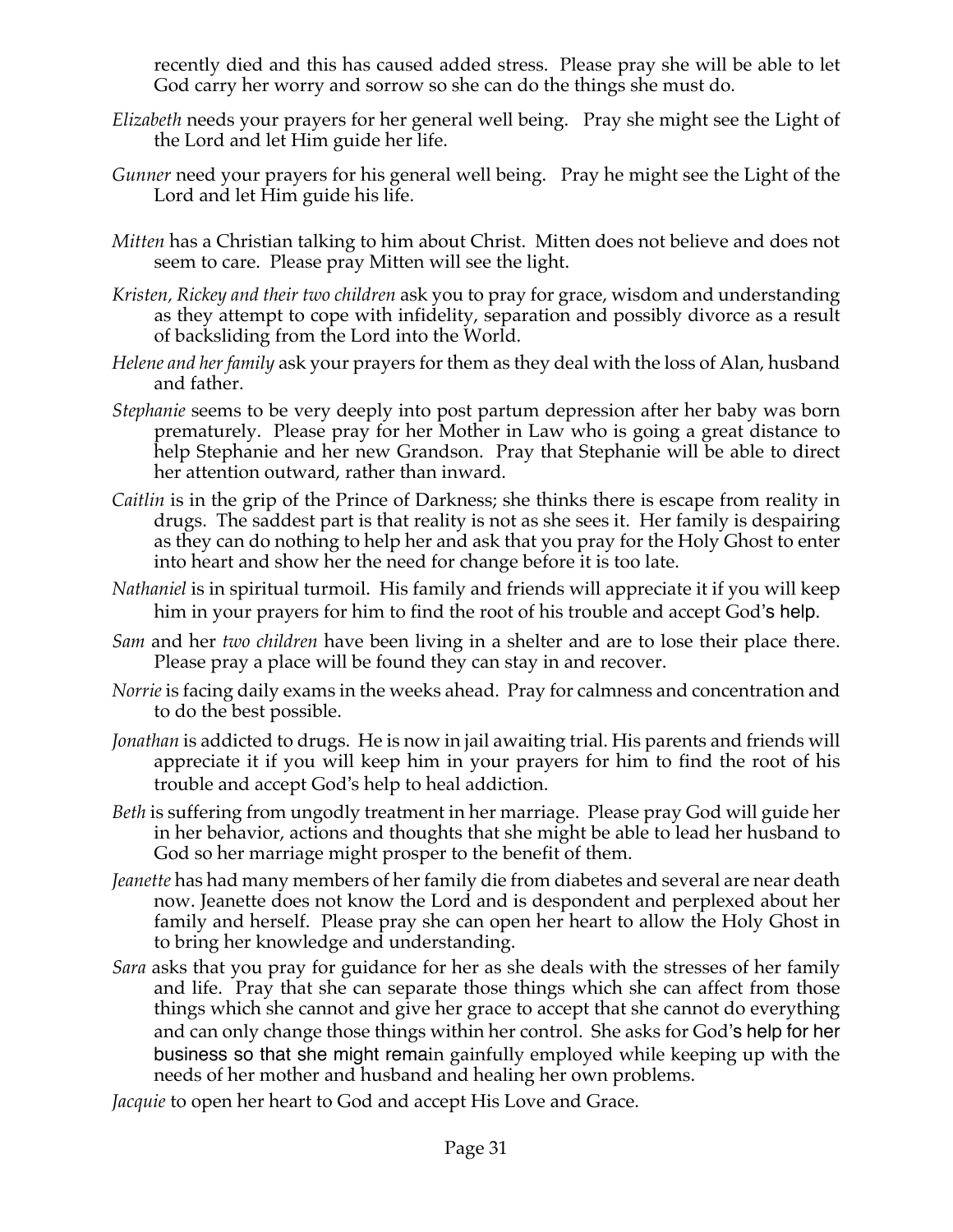## *School Challenges*

Destiny, Blake and Janet

*Anglican Orthodox Church*

#### *Madagascar*

Please pray for the people in Madagascar, in particular for the members of the Anglican Orthodox Church there, who are being subjected to terrible flooding and unceasing rain.

### *Indonesia*

Please pray for the Lord's will regarding the establishment of an AOC church in Indonesia.

### *Pakistan*

*General and Ongoing -* The forces of evil are strong in Pakistan. The force of God stronger. Pray for our Christian family there.

*Ernest Jacob* Presiding Bishop Pakistan

### *Congo*

Jimmy is a missionary in the Congo. There has been violent unrest in this country and also a water shortage. Please pray people will find water to drink and Jimmy will be a means of helping others to find the Lord.

### *Serbia*

Bishop Igor Djurcik asks us to pray for peace between Serbia and the country of Kosovo which broke away from them in 2008. Kosovo is a muslim country and seems to be willing to provoke conflict; Serbia is a primarily Christian country which seems to be ready to return the conflict. Pray Serbia will look for the long term best interests of its people.

### *Philippines*

Please pray a *Minister* will be found who would like to serve in Tabuk, in the Philippine Islands. The Anglican Orthodox Church has an established Church there and in the surrounding areas and need a Shepherd to lead the flock*.*

### *Diocese of the Epiphany*

*Saint Paul's Moberly, Missouri* would like your prayers that the Holy Ghost might enter more fully into their hearts so that they might be more effective in spreading the Word of God.

## *Diocese of Virginia*

*Saint Joseph of Arimathea Anglican Orthodox Church* is under a lot of stress. We all are, but they need even more prayer. Rev Roger Jessup, their wonderful minister, had to retire as he was so pressed by the duties of a primary care giver, in addition to all the worries of this world. Pray for trust in God for each member of the parish and for them to find economic relief.

### *Armed Forces & Contractors*

Dustin (USAF - Stateside), Kristyna and Luis Aviles (Army - Fort Lewis, Washington), Airman Donny Patton (USAF - Hulbert Field, Florida), Jordan Brown (USMC – Recruiter - Iowa City, Iowa), Trevor Jennings (USAF - KC-10 Boom Operator – Korea), Trevor Di Marco (USN - Whidbey Island, EF-18 Pilot), Kurt Thomas (USN – Virginia), Ethan (US Army Airborne – Southwest Asia)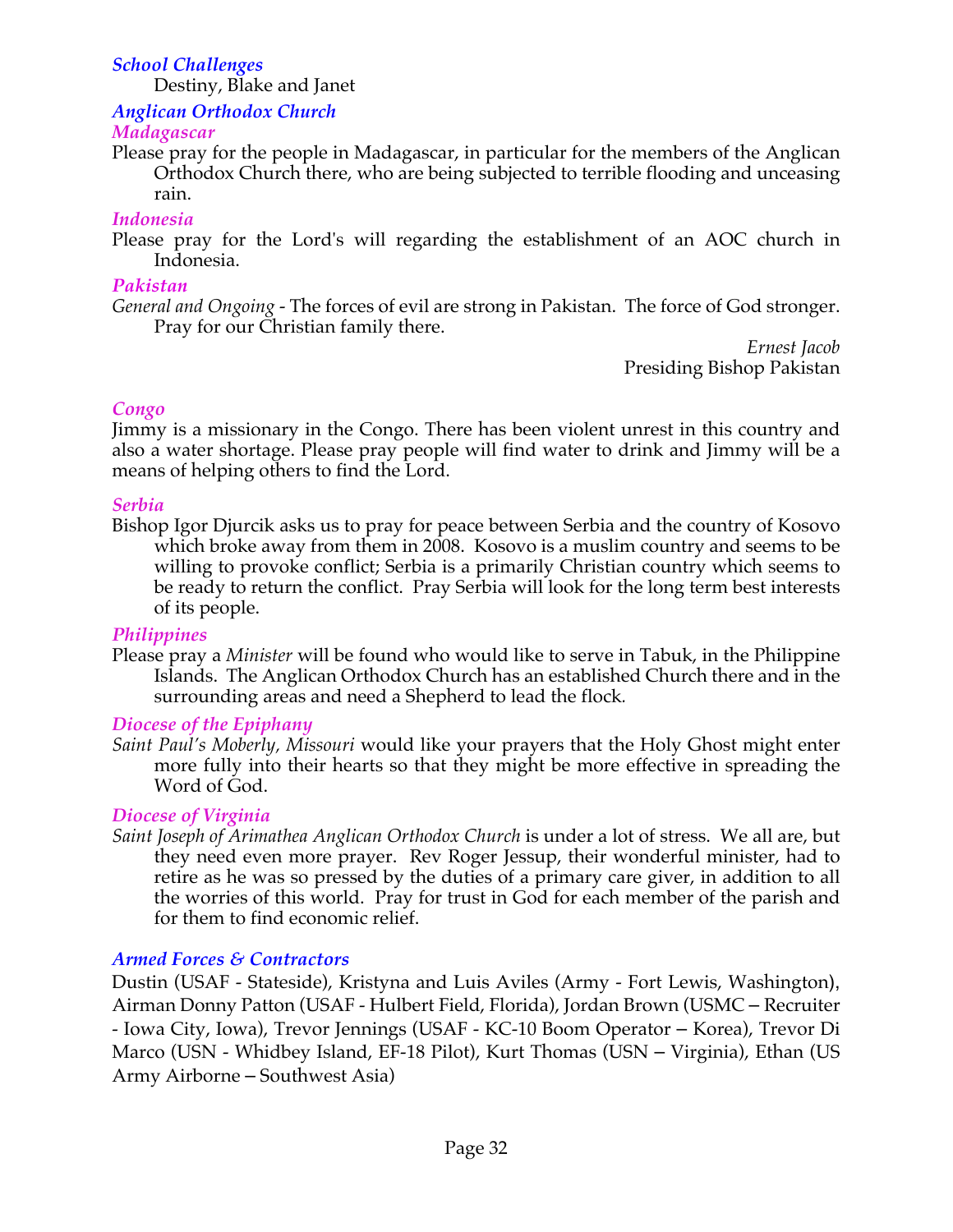### *For Our Country*

Our country has lost its way. Over half the people that vote, voted for a government that promises them things it cannot deliver in return for their souls which it can, will and does take. Our foreign policy backs the rise of Islam, we turn our backs on those who would follow God and arm those who murder them. Pray God will raise up a leader from among the people who can turn the country's course 180° and attempt to come back to God. Pray the people will recognize that they are headed down a smooth wide road into the pit, a road that will get smoother and smoother, steeper and steeper until the only possible way is down. Down, into the depths of the pit. Pray people will recognize there is:

- One True and Triune God who is goodness in and of Himself;
- All religions are not equal;
- All ways of life are not equal;
- The Bible holds the Key to Life;
- All rights come from God, not the State;
- Good;
- Bad;
- Evil;
- Right;
- Wrong;
- Allah is the Devil:
- Abortion is no more than sacrifice of children to Baal.

Pray this recognition will not come too late. Pray we will, each of us, do our duty to God, Country and Family, putting His Honor above all.

## *Persecuted*

Around the world, Christians are under attack, not only in the Muslim world, but from Hindus and others in India. Also, they are under continual attack in the name of Separation of Church and State in the western world, as it becomes actively atheist or pro-devil buddy. Please pray for God's guidance and protection for all persecuted Christians and those around them.

## *Education*

- *Aaron* is in need of God's guidance to see what he needs to do to fulfill his potential and live his life in a manner which will bring true happiness to him.
- *Thomas Dabney* is attending Delta State University in Cleveland, Mississippi, to finish his Bachelor's Degree. Please pray for Thomas to focus on education and do his very best at school.

Jim and Mary Lou's grandson *Pearce*, who is entering college this 22 August 2107.

- A good, happy and productive year for our Jim and Mary Lou's grandson *Colin* who is entering his Junior Year in High School.
- Jim and Mary Lou's granddaughter *Lucy*, who will be entering second grade for gifted children. Pray it will be the challenge she needs and she will also mature socially.